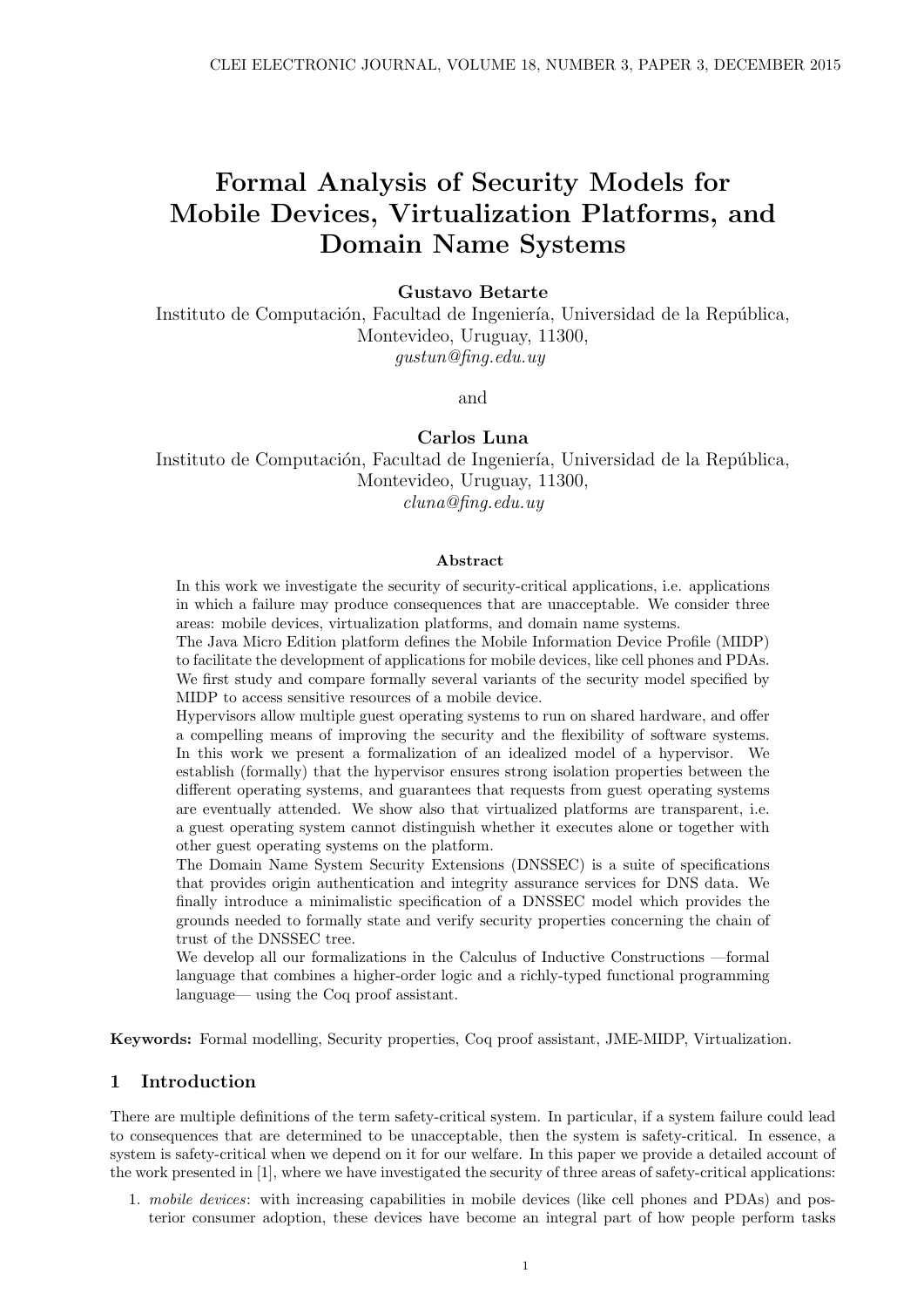in their works and personal lives. Unfortunately, the benefits of using mobile devices are sometimes counteracted by security risks;

- 2. virtualization platforms: hypervisors allow multiple operating systems to run in parallel on the same hardware, by ensuring isolation between their guest operating systems. In effect, hypervisors are increasingly used as a means to improve system flexibility and security; unfortunately, they are often vulnerable to attacks;
- 3. domain name systems: the domain name systems constitute distributed databases that provide support to a wide variety of network applications such as electronic mail, WWW, and remote login. The important and critical role of these systems in software systems and networks makes them a prime target for (formal) verification.

## 1.1 Security policies

In general, security (mainly) involves the combination of confidentiality, integrity and availability [2]. Confidentiality can be understood as the prevention of unauthorized disclosure of information; integrity, as the prevention of unauthorized modification of information; and availability, as the prevention of unauthorized withholding of information or resources [3]. However, this list is incomplete.

We distinguish between security models and security policies. The *security model* term could be interpreted as the representation of security systems confidentiality, integrity and availability requirements [4]. The more general usage of the term specifies a particular mechanism, such as access control, for enforcing (in particular) confidentiality, which has been adopted for computer security. Security issues arise in many different contexts; so many security models have been developed.

A security policy is a specification of the protection goals of a system. This specification determines the security properties that the system should possess. A security policy defines executions of a system that, for some reason, are considered unacceptable [5]. For instance, a security policy may affect:

- access control, and restrict the operations that can be performed on elements;
- *availability*, and restrict processes from denying others the use of a resource;
- *information flow*, and restrict what can be inferred about objects from observing system behavior.

To formulate a policy is necessary to describe the entities governed by the policy and set the rules that constitute the policy. This could be done informally in a natural language document. However, approaches based on natural languages fall short of providing the required security guarantees. Because of the ambiguity and imprecision of informal specification, it is difficult to verify the correctness of the system. To avoid these problems, formal security models are considered.

## 1.2 Security models

Security models play an important role in the design and evaluation of high assurance security systems. Their importance was already pointed out in the Anderson report [6]. The first model to appear was Bell-LaPadula [7], in 1973, in response to US Air Force concerns over the confidentiality of data in time-sharing mainframe systems.

In the last decades, some countries developed specific security evaluation standards [8]. This initiative opened the path to worldwide mutual recognition of security evaluation results. In this direction, new Common Criteria (CC) [9] was developed. CC defines seven levels of assurance for security systems (EAL 1–7). In order to obtain a higher assurance than EAL 4, developers require specification of a security model for security systems and verify security using formal methods. For example, the Gemalto and Trusted Logic companies obtained the highest level of certification (EAL 7) for their formalization of the security properties of the JavaCard platform [10, 11, 12], using the Coq proof assistant [13, 14].

State machines are a powerful tool used for modeling many aspects of computing systems. In particular, they can be employed to specify security models. The basic features of a state machine model are the concepts of state and state change. A state is a representation of the system under study at a given time, which should capture those system aspects relevant to our problem. Possible state transitions can be specified by a state transition function that defines the next state based on the current state and input. An output can also be produced.

If we want to analize a specific safety property of a system, like security, using a state machine model, we must first identify all the states that satisfy the property, then we can check if all transitions preserve this property. If this is the case and if the system starts in an initial state that has this property, then we can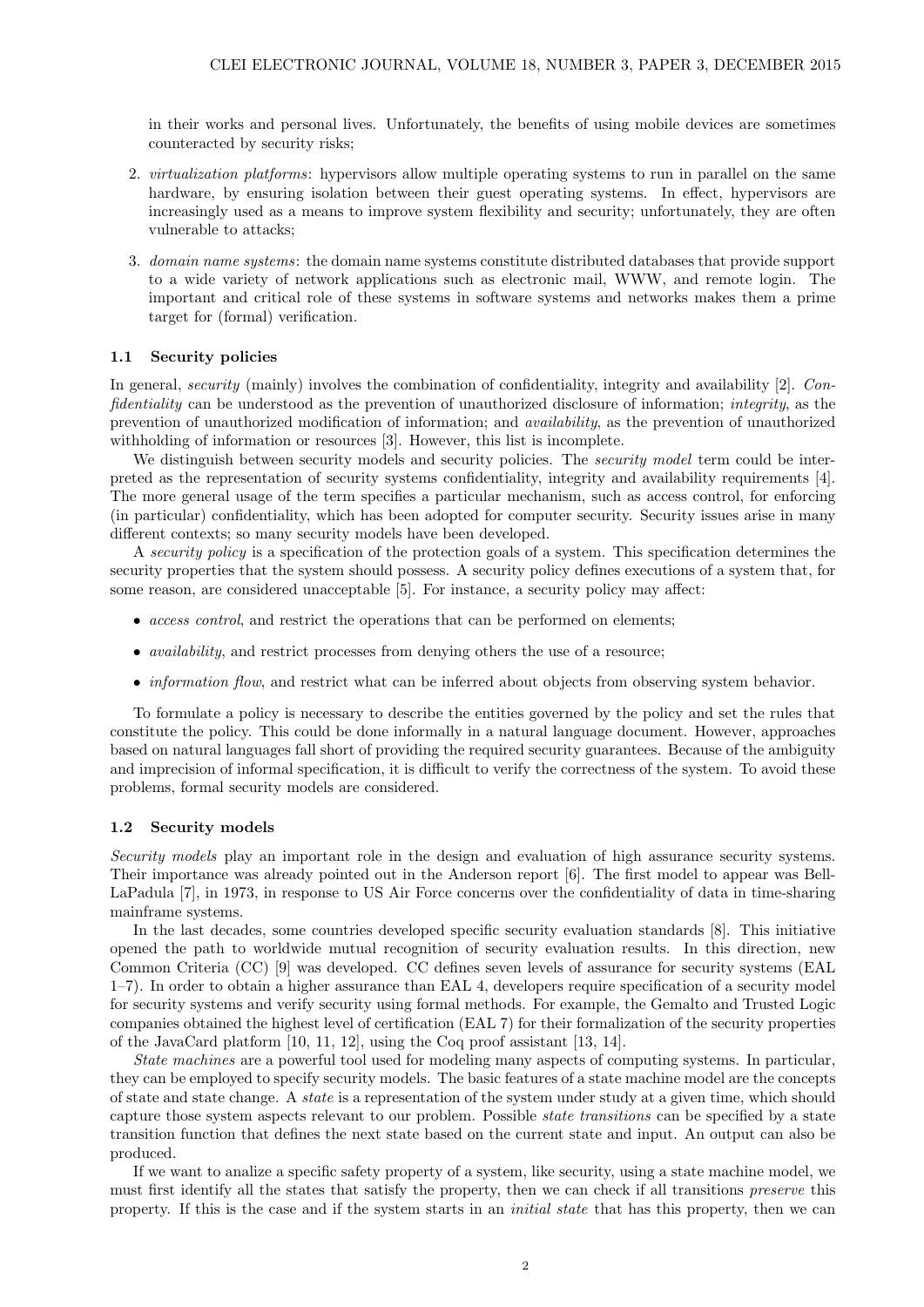prove by induction that the property will always be fulfilled. Thus, state machines can be used to enforce a collection of security policies on a system.

### 1.3 Reasoning about implementations and models

The increasingly important role of critical components in software systems (as hypervisors in virtual platforms or access control mechanisms in mobile devices) make them a prime target for formal verification. Indeed, several projects have set out to formally verify the correctness of critical system implementations, e.g. [15, 16, 17].

Reasoning about implementations provides the ultimate guarantee that deployed critical systems provide the expected properties. There are however significant hurdles with this approach, especially if one focuses on proving security properties rather than functional correctness.

First, the complexity of formally proving non-trivial properties of implementations might be overwhelming in terms of the effort it requires. Worse, the technology for verifying some classes of security properties may be underdeveloped. Specifically, liveness properties are generally hard to prove, and there is currently no established method for verifying, using tools, security properties involving two system executions, a.k.a. 2 properties, for implementations, making their formal verification on large and complex programs exceedingly challenging. For instance, operating system isolation property is a 2-safety property [18, 19] that requires reasoning about two program executions.

Second, many implementation details are orthogonal to the security properties to be established, and may complicate reasoning without improving the understanding of the essential features for guaranteeing important properties. Thus, there is a need for complementary approaches where verification is performed on idealized models that abstract away from the specifics of any particular implementation, and yet provide a realistic setting in which to explore the security issues that pertain to the realm of those critical systems.

#### 1.4 Formal analysis of security models for critical systems

In this section we introduce the research lines —in the three domains of safety-critical applications listed above— and contributions of the thesis [1], summarized in this paper.

#### 1.4.1 Mobile devices

Today, even entry-level mobile devices (e.g. cell phones) have access to sensitive personal data, are subscribed to paid services and can establish connections with external entities. Users of such devices may, in addition, download and install applications from untrusted sites at their will. This flexibility comes at a cost, since any security breach may expose sensitive data, prevent the use of the device, or allow applications to perform actions that incur a charge for the user. It is therefore essential to provide an application security model that can be relied upon—the slightest vulnerability may imply huge losses due to the scale the technology has been deployed.

Java Micro Edition (JME) [20] is a version of the Java platform targeted at resource-constrained devices which comprises two kinds of components: configurations and profiles. A configuration is composed of a virtual machine and a set of APIs that provide the basic functionality for a particular category of devices. Profiles further determine the target technology by defining a set of higher level APIs built on top of an underlying configuration. This two-level architecture enhances portability and enables developers to deliver applications that run on a wide range of devices with similar capabilities. This work concerns the topmost level of the architecture which corresponds to the profile that defines the security model we formalize.

The Connected Limited Device Configuration (CLDC) [21] is a JME configuration designed for devices with slow processors, limited memory and intermittent connectivity. CLDC together with the Mobile Information Device Profile (MIDP) provides a complete JME runtime environment tailored for devices like cell phones and personal data assistants. MIDP defines an application life cycle, a security model and APIs that offer the functionality required by mobile applications, including networking, user interface, push activation and persistent local storage. Many mobile device manufacturers have adopted MIDP since the specification was made available. Nowadays, literally billions of MIDP enabled devices are deployed worldwide and the market acceptance of the specification is expected to continue to grow steadily.

The security model of MIDP has evolved since it was first introduced. In MIDP 1.0 [22] and MIDP 2.0 [23] the main goal is the protection of sensitive functions provided by the device. In MIDP 3.0 [24] the protection is extended to the resources of an application, which can be shared with other applications. Some of these features are incorporated in the Android security model [25, 26, 27] for mobile devices, as we will see in Section 2.5.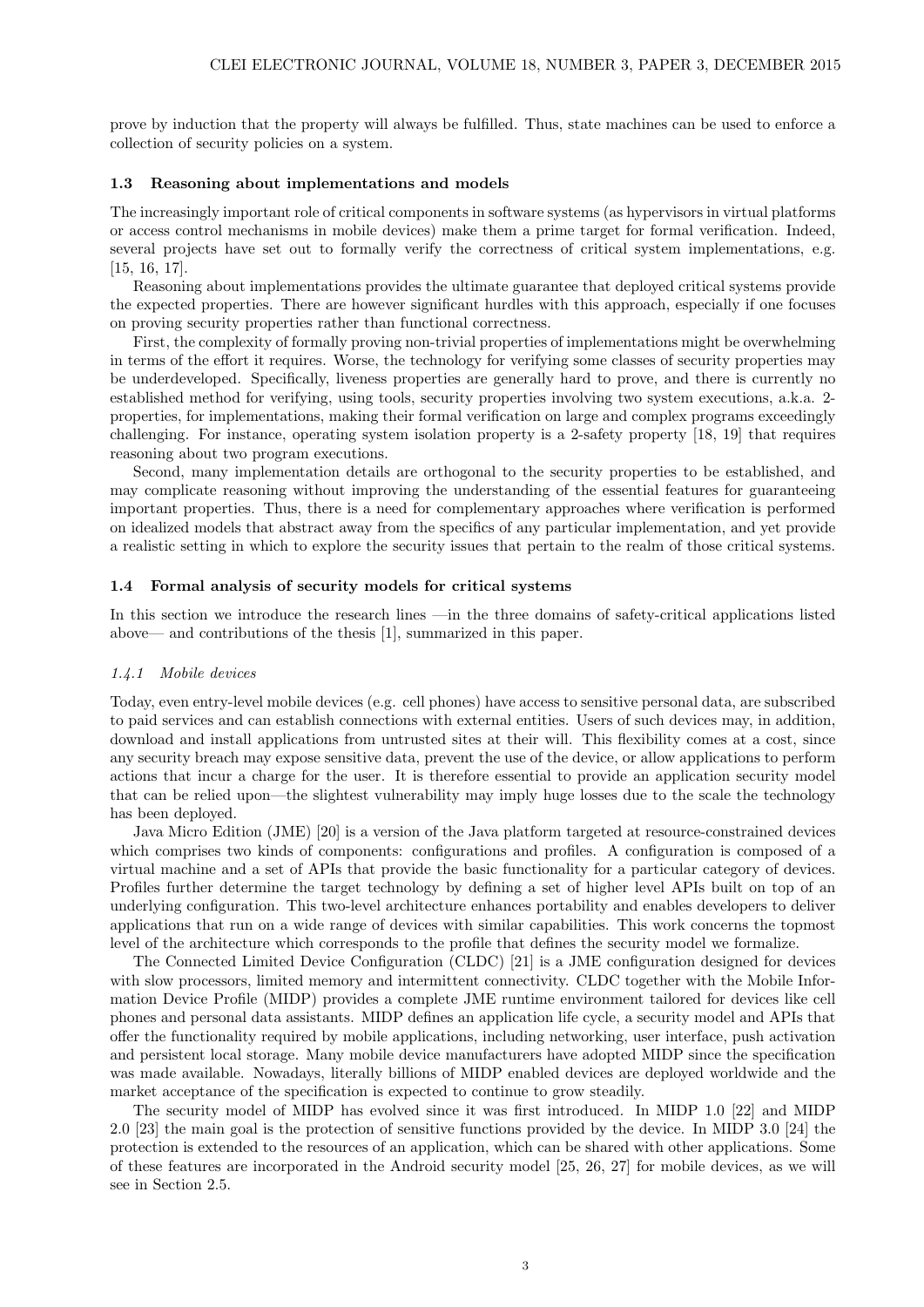#### Contributions

The contributions of the work in this domain are manyfold:

- We describe a formal specification of the MIDP 2.0 security model that provides an abstraction of the state of a device and security-related events that allows us to reason about the security properties of the platform where the model is deployed;
- The security of the desktop edition of the Java platform (JSE) relies on two main modules: a *Security* Manager and an Access Controller. The Security Manager is responsible for enforcing a security policy declared to protect sensitive resources; it intercepts sensitive API calls and delivers permission and access requests to the Access Controller. The Access Controller determines whether the caller has the necessary rights to access resources. While in the case of the JSE platform, there exists a high-level specification of the Access Controller module (the basic mechamism is based on stack inspection [28]), no equivalent formal specification exists for JME. We illustrate the pertinence of the specification of the MIDP 2.0 security model that has been developed by specifying and proving the correctness of an access control module for the JME platform;
- The latest version of MIDP, MIDP 3.0, introduces a new dimension in the security model at the application level based on the concept of authorizations, allowing delegation of rights between applications. We extend the formal specification developed for MIDP 2.0 to incorporate the changes introduced in MIDP 3.0, and show that this extension is conservative, in the sense that it preserves the security properties we proved for the previous model;
- Besson, Duffay and Jensen [29] put forward an alternative access control model for mobile devices that generalizes the MIDP model by introducing permissions with multiplicites, extending the way permissions are granted by users and consumed by applications. One of the main outcomes of the work we report here is a general framework that sets up the basis for defining, analyzing and comparing access control models for mobile devices. In particular, this framework subsumes the security model of MIDP and several variations, including the model defined in [29].

#### 1.4.2 Virtualization platforms

Hypervisors allow several operating systems to coexist on commodity hardware, and provide support for multiple applications to run seamlessly on the guest operating systems they manage. Moreover, hypervisors provide a means to guarantee that applications with different security policies can execute securely in parallel, by ensuring isolation between their guest operating systems. In effect, hypervisors are increasingly used as a means to improve system flexibility and security, and authors such as [30] already in 2007 predicted that their use would become ubiquitous in enterprise data centers and cloud computing.

The increasingly important role of hypervisors in software systems makes them a prime target for formal verification. Indeed, several projects have set out to formally verify the correctness of hypervisor implementations. One of the most prominent initiatives is the Microsoft Hyper-V verification project [15, 16, 31], which has made a number of impressive achievements towards the functional verification of the legacy implementation of the Hyper-V hypervisor, a large software component that combines C and assembly code (about 100 kLOC of C and 5kLOC of assembly). The overarching objective of the formal verification is to establish that a guest operating system cannot observe any difference between executing through the hypervisor or directly on the hardware. The other prominent initiative is the L4.verified project [17], which completed the formal verification of the seL4 microkernel, a general purpose operating system of the L4 family. The main thrust of the formal verification is to show that an implementation of the microkernel correctly refines an abstract specification. Subsequent machine-checked developments prove that seL4 enforces integrity, authority confinement [32] and intransitive non-interference [33]. The formalization does not model cache.

Reasoning about implementations provides the final guarantee that deployed hypervisors fulfill the expected properties. There are however, as mentioned previously, serious difficulties with this approach. For example, many implementation details are orthogonal to the security properties to be established, and may complicate reasoning without improving the understanding of the essential features for guaranteeing isolation among guest operating systems. Therefore, there is a need for complementary approaches where verification is performed on idealized models that abstract away from the specifics of any particular hypervisor, and yet provide a realistic environment in which to investigate the security problems that pertain to the realm of hypervisors.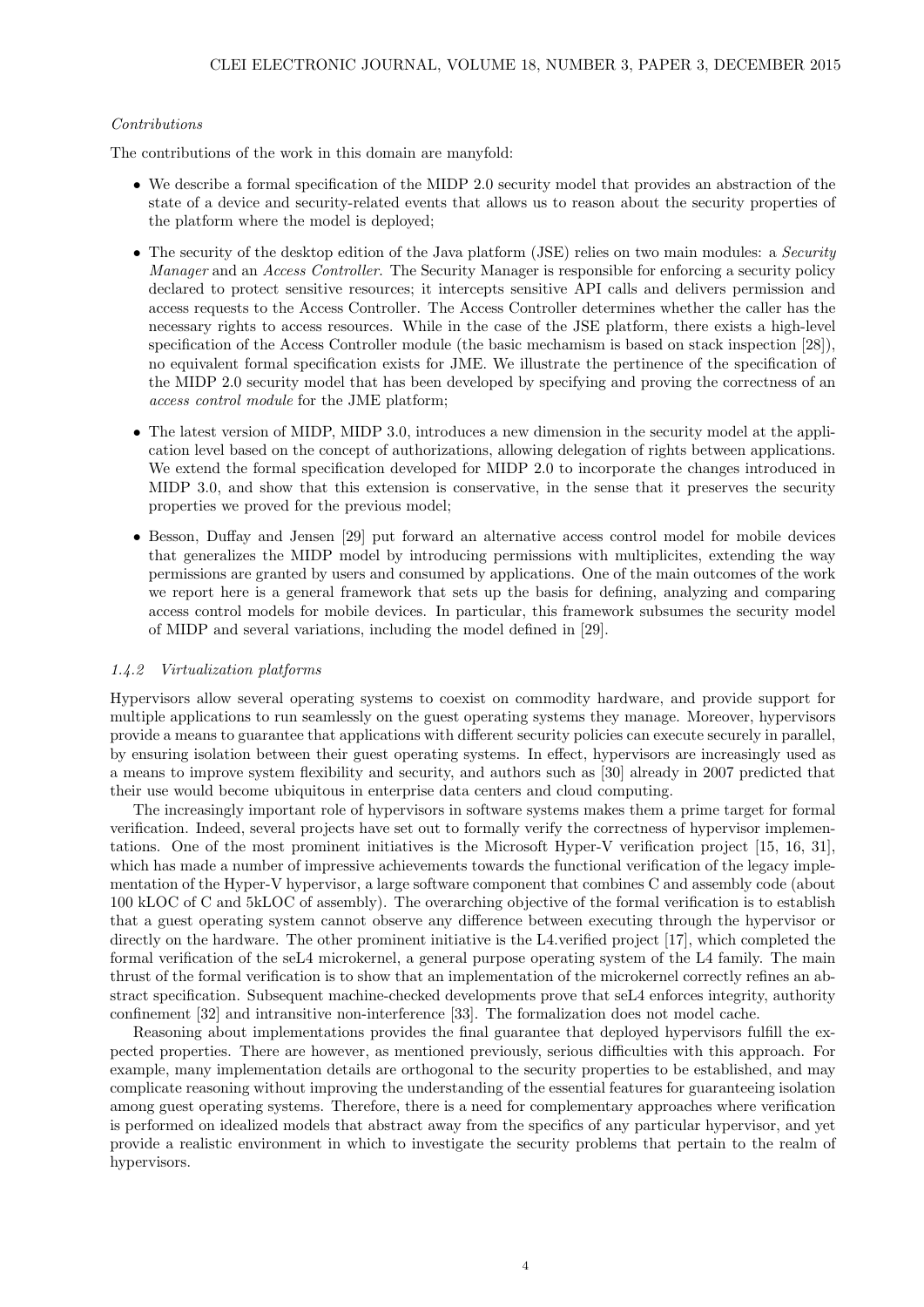#### Contributions

The work presented here initiates such an approach by developing a minimalistic model of a hypervisor, and by formally proving that the hypervisor correctly enforces isolation between guest operating systems, and under mild hypotheses guarantees basic availability properties to guest operating systems. In order to achieve some reasonable level of tractability, our model is significantly simpler than the setting considered in the Microsoft Hyper-V verification project, it abstracts away many specifics of memory management such as shadow page tables (SPTs) and of the underlying hardware and runtime environment such as I/O devices. Instead, our model focuses on the aspects that are most relevant for isolation properties, namely read and write resources on machine addresses, and is sufficiently complete to allow us to reason about isolation properties. Specifically, we show that an operating system can only read and modify memory it owns, and a non-influence property [34] stating that the behavior of an operating system is not influenced by other operating systems. In addition, our model allows reasoning about availability; we prove, under reasonable conditions, that all requests of a guest operating system to the hypervisor are eventually attended, so that no guest operating system waits indefinitely for a pending request. Overall, our verification effort shows that the model is adequate to reason about safety properties (read and write isolation), 2-safety properties (OS isolation), and liveness properties (availability).

Additionally, in this work we present an implementation of a hypervisor in the programming language of Coq, and a proof that it realizes the axiomatic semantics, on an extended memory model with a formalization of the cache and Translation Lookaside Buffer (TLB). Although it remains idealized and far from a realistic hypervisor, the implementation arguably provides a useful mechanism for validating the axiomatic semantics. The implementation is total, in the sense that it computes for every state and action a new state or an error. Thus, soundness is proved with respect to an extended axiomatic semantics in which transitions may lead to errors. An important contribution in this part of the work is a proof that OS isolation remains valid for executions that may trigger errors.

Finally, we show that virtualized platforms are *transparent*, i.e. a guest operating system cannot distinguish whether it executes alone or together with other guest operating systems on the platform.

#### 1.4.3 Domain name systems

The Domain Name System (DNS) [35, 36] constitutes a distributed database that provides support to a wide variety of network applications such as electronic mail, WWW, and remote login. The database is indexed by domain names. A domain name represents a path in a hierarchical tree structure, which in turn constitutes a domain name space. Each node of this tree is assigned a label, thus, a domain name is built as a sequence of labels separated by a dot, from a particular node up to the root of the tree.

A distinguishing feature of the design of DNS is that the administration of the system can be distributed among several (authoritative) name servers. A zone is a contiguous part of the domain name space that is managed by a set of authoritative name servers. Then, distribution is achieved by delegating part of a zone administration to a set of delegated sub-zones. DNS is a widely used scalable system, but it was not conceived with security concerns in mind, as it was designed to be a public database with no intentions to restrict access to information. Nowadays, a large amount of distributed applications make use of domain names. Confidence on the working of those aplications depends critically on the use of trusted data: fake information inside the system has been shown to lead to unexpected and potentially dangerous problems.

Already in the early 90's serious security flaws were discovered by Bellovin and eventually reported in [37]. Different types of security issues concerning the working of DNS have been discussed in the literature, see, for instance, [38, 37, 39, 40, 41, 42]. Identified vulnerabilities of DNS make it possible to launch different kinds of attacks, namely: cache poisoning, client flooding, dynamic update vulnerability, information leakage and compromise of the DNS servers authoritative database [43, 37, 44, 45, 46].

Domain Name System Security Extensions (DNSSEC) [47, 48, 49] is a suite of Internet Engineering Task Force (IETF) specifications for securing information provided by DNS. More specifically, this suite specifies a set of extensions to DNS which are oriented to provide mechanisms that support authentication and integrity of DNS data but not its availability or confidentiality. In particular, the security extensions were designed to protect resolvers from forged DNS data, such as the one generated by DNS cache poisoning [45, 45, 46], by digitally signing DNS data using public-key cryptography. The keys used to sign the information are authenticated via a chain of trust, starting with a set of verified public keys that belong to the DNS root zone, which is the trusted third party.

The DNSSEC standards were finally released in 2005 and a number of testbeds, pilot deployments, and services have been rolled out in the last few years [50, 51, 52, 53, 54, 55, 56]. In particular, the main objective of the OpenDNSSEC project [55] is to develop an open source software that manages the security of domain names on the Internet.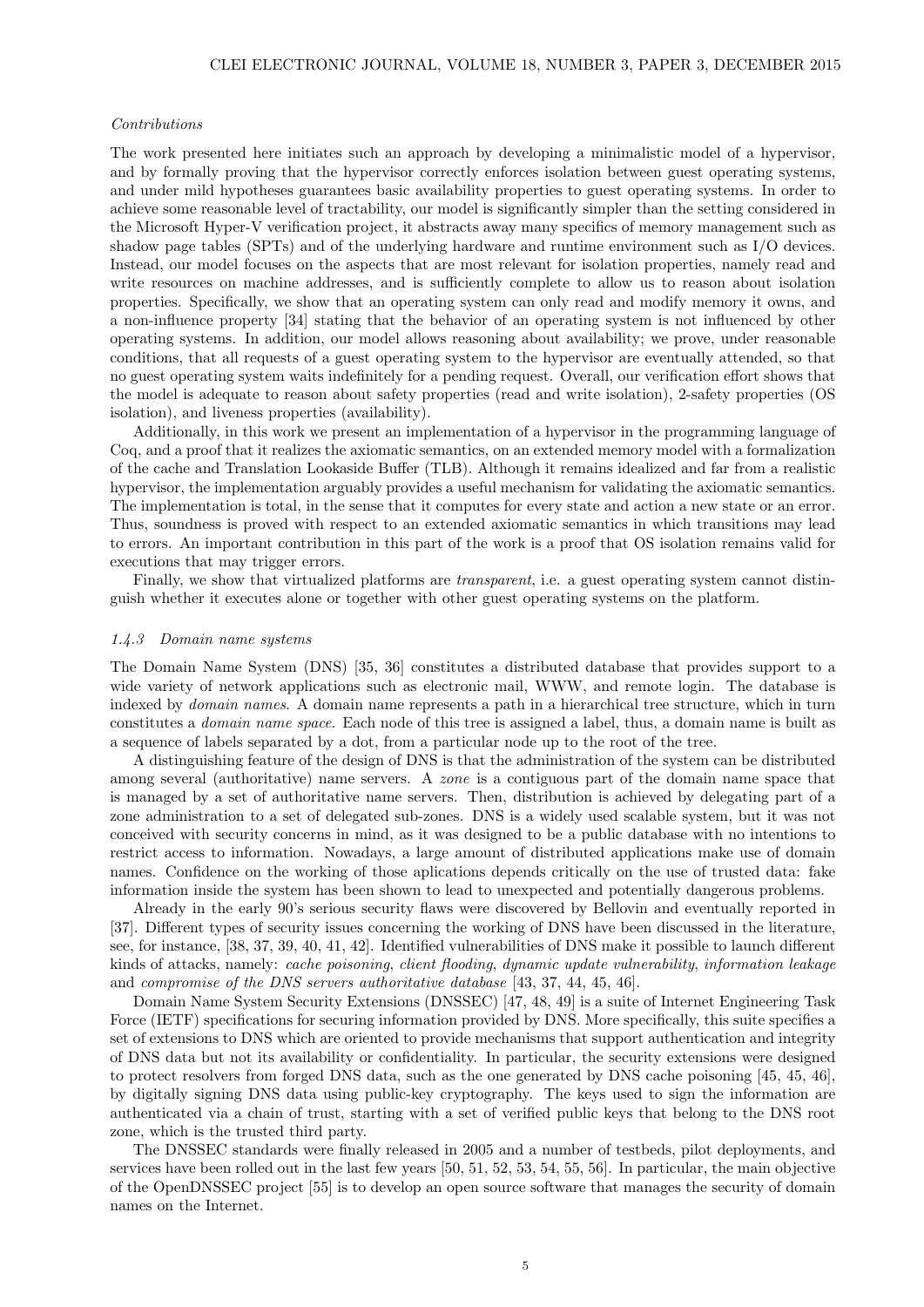## Contributions

The important and critical role of DNSSEC in software systems and networks makes it a prime target for formal analysis. This work presents the development of a minimalistic specification of a DNSSEC model, and yet provides a realistic setting in which to explore the security issues that pertain to the realm of DNS. The specification puts forward an abstract formulation of the behavior of the protocol and the corresponding security-related events, where security goals, such as the prevention of cache poisoning attacks, can be given a formal treatment. In particular, the formal model provides the grounds needed to formally state and verify security properties concerning the chain of trust generated along the DNSSEC tree.

## 1.5 Formal language used

The Coq proof assistant [13, 14] is a free open source software that provides a (dependently typed) functional programming language and a reasoning framework based on higher order logic to perform proofs of programs. Coq allows developing mathematical facts. This includes defining objects (sets, lists, functions, programs); making statements (using basic predicates, logical connectives and quantifiers); and finally writing proofs. The Coq environment supports advanced notations, proof search and automation, and modular developments. It also provides program extraction towards languages like Ocaml and Haskell for execution of (certified) algorithms [57]. These features are very useful to formalize and reason about complex specifications and programs.

As examples of its applicability, Coq has been used as a framework for formalizing programming environments and designing special platforms for software verification: Leroy and others developed in Coq a certified optimizing compiler for a large subset of the C programming language [58]; Barthe and others used Coq to develop Certicrypt, an environment of formal proofs for computational cryptography [59]. Also, as mentioned previously, the Gemalto and Trusted Logic companies obtained the level CC EAL 7 of certification for their formalization, developed in Coq, of the security properties of the JavaCard platform.

We developed our specifications in the Calculus of Inductive Constructions (CIC) [60, 61] using Coq. The CIC is a type theory, in brief, a higher order logic in which the individuals are classified into a hierarchy of types. The types work very much as in strongly typed functional programming languages which means that there are basic elementary types, types defined by induction, like sequences and trees, and function types. An inductive type is defined by its constructors and its elements are obtained as finite combinations of these constructors. Data types are called "Sets" in the CIC (in Coq). When the requirement of finiteness is removed we obtain the possibility of defining infinite structures, called coinductive types, like infinite sequences. On top of this, a higher-order logic is available which serves to predicate on the various data types. The interpretation of the propositions is constructive, i.e. a proposition is defined by specifying what a proof of it is and a proposition is true if and only if a proof of it has been constructed. The type of propositions is called Prop.

#### 1.6 Document outline

The remainder of this document is organized as follows. In Section 2 we study and compare several variants of the security model specified by MIDP to access sensitive resources of a device. In Section 3 we present the formalization of an idealized model of a hypervisor. We establish (formally) that the hypervisor ensures strong isolation properties between the different operating systems, and guarantees that requests from guest operating systems are eventually attended. We then develop a certified implementation of a hypervisor —in the programming language of Coq— on an extended memory model with a formalization of the cache and TLB, and we analyze also security properties for the extended model with execution errors. In Section 4 we present a minimalistic specification of a DNSSEC model which provides the grounds needed to formally state and verify security properties concerning the chain of trust of the DNSSEC tree. Finally, the conclusions of the research are formulated in Section 5.

# 2 Formal analysis of security models for mobile devices

JME technology provides integral mechanisms that guarantee security properties for mobile devices, defining a security model which restricts access to sensitive functions for badly written or maliciously written applications. The architecture of JME is based upon two layers above the virtual machine: the configuration layer and the profile layer. The Connected Limited Device Configuration (CLDC) is a minimum set of class libraries to be used in devices with low processors, limited working memory and capacity to establish low broad band communications. This configuration is complemented with the Mobile Information Device Profile (MIDP) to obtain a run-time environment suitable to mobile devices such as mobile phones,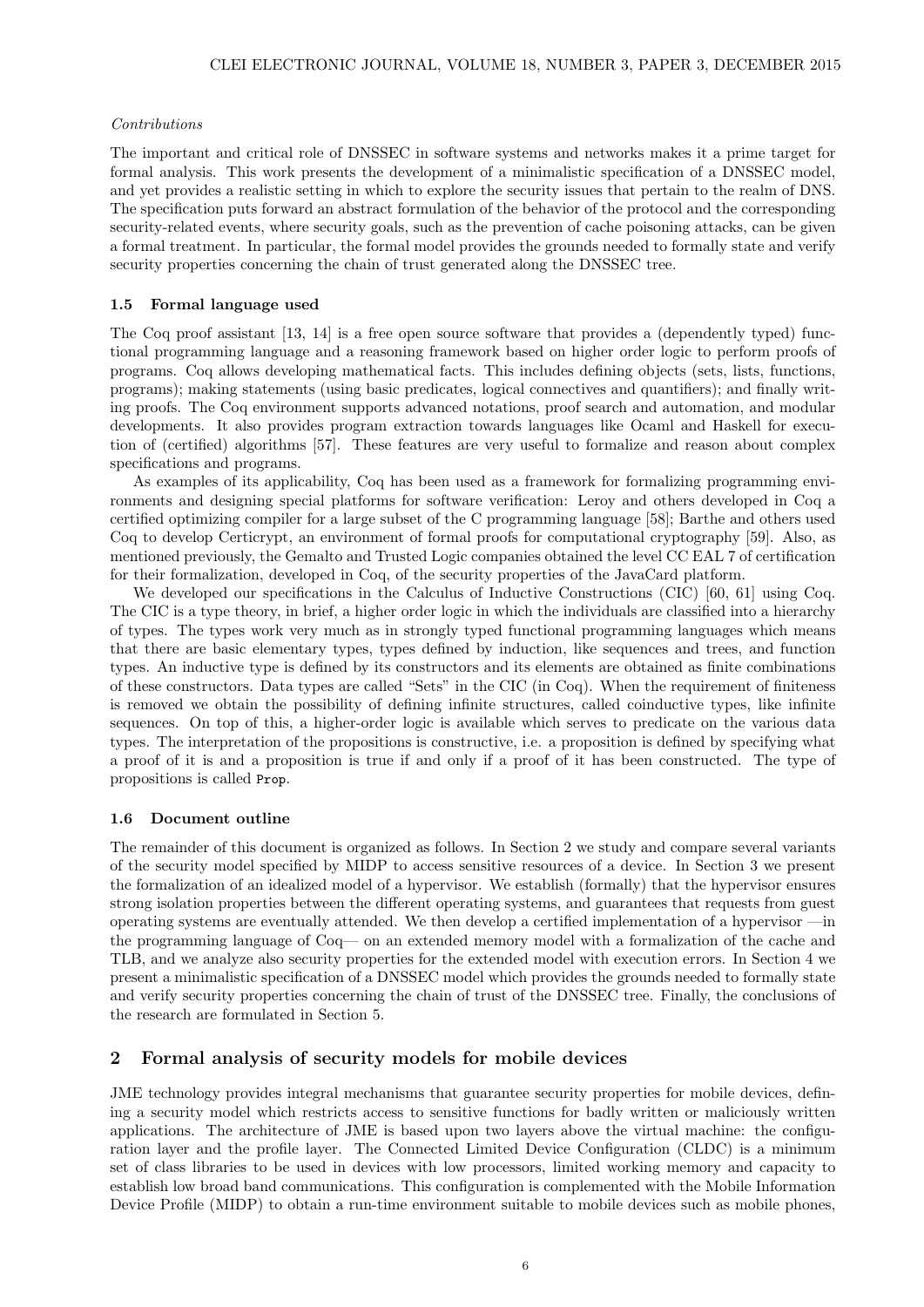personal digital assistants and pagers. The profile also defines an application life cycle, a security model and APIs that provide the functionality required by mobile applications, such as networking, user interface, push activation, and local persistent storage.

This section builds upon a number of previously published papers [62, 63, 64, 65]. The rest of the section is organized as follows: Section 2.1 presents the MIDP security model; Section 2.2 overviews the formalization of the MIDP 2.0 security model, presents some of its verified properties, and proposes a methodology to refine the specification and obtain an executable prototype. Furthermore, briefly describes a high level formal specification of an access controller for JME-MIDP 2.0 and an algorithm that has been proved correct with respect to that specification. Section 2.3 develops extensions of the formal specification presented in Section 2.2 concerning the changes introduced by MIDP 3.0, and puts forward some weaknesses of the security mechanisms introduced in that (latest) version of the profile. Section 2.4 introduces a framework suitable for defining, analyzing, and comparing the access control policies that can be enforced by (variants of) the security models considered in this work. Finally, Section 2.5 discusses related work and Section 2.6 presents conclusions and future work. The full development is available for download at http://www.fing.edu.uy/inco/grupos/gsi/sources/midp.

# 2.1 MIDP security model

A security model at the platform level, based on sets of permissions to access the functions of the device, is defined in the first version of MIDP (version 1.0) and refined in the second version (version 2.0). In the third version (version 3.0) a new dimension to the model is introduced: the security at the application level. The security model at the application level is based on authorizations, so that an application can access the resources shared by another application.

In this section we describe the two security levels considered by MIDP in its different versions.

## 2.1.1 Security at the platform level

In the original MIDP 1.0 specification, any application not installed by the device manufacturer or a service provider runs in a sandbox that prohibits access to security sensitive APIs or functions of the device (e.g. push activation). Although this sandbox security model effectively prevents any rogue application from jeopardizing the security of the device, it is excessively restrictive and does not allow many useful applications to be deployed after issuance.

In contrast, MIDP 2.0 introduces a new security model at the platform level based on the concept of protection domain. A protection domain specifies a set of permissions and the modes in which those permissions can be granted to applications bound to the domain. Each API or function on the device may define permissions in order to prevent it from being used without authorization.

Permissions can be either granted in an unconditional way, and used without requiring any intervention from the user, or in a conditional way, specifying the frequency with which user interaction will be required to renew the permission. More concretely, for each permission a protection domain specifies one of three possible modes; blanket: permission is granted for the whole application life cycle; session: permission is granted until the application is closed; and oneshot: permission is granted for one single use.

The set of permissions effectively granted to an application is determined by the permissions declared in its descriptor, the protection domain it is bound to, and the answers received from the user to previous requests. A permission is granted to an application if it is declared in its application descriptor and either its protection domain unconditionally grants the permission, or the user was previously asked to grant the permission and its authorization remains valid.

The MIDP 2.0 model distinguishes between untrusted and trusted applications. An untrusted application is one whose origin and integrity can not be determined. These applications, also called unsigned, are bound to a protection domain with permissions equivalent to those in a MIDP 1.0 sandbox. On the other hand, a trusted application is identified and verified by means of cryptographic signatures and certificates based on the X.509 Public Key Infrastructure [66]. These signed applications can be bound to more specific and permissive protection domains. Thus, this model enables applications developed by trusted third parties to be downloaded and installed after issuance of the device without compromising its security.

## 2.1.2 Security at the application level

In MIDP 3.0 applications which are bound to different protection domains may share data, components, and events. The Record Management System (RMS) API specifies methods that make it possible for record stores from one application to be shared with other applications. With the Inter-MIDlet Communication (IMC) protocol an application can access a shareable component from another one running in a different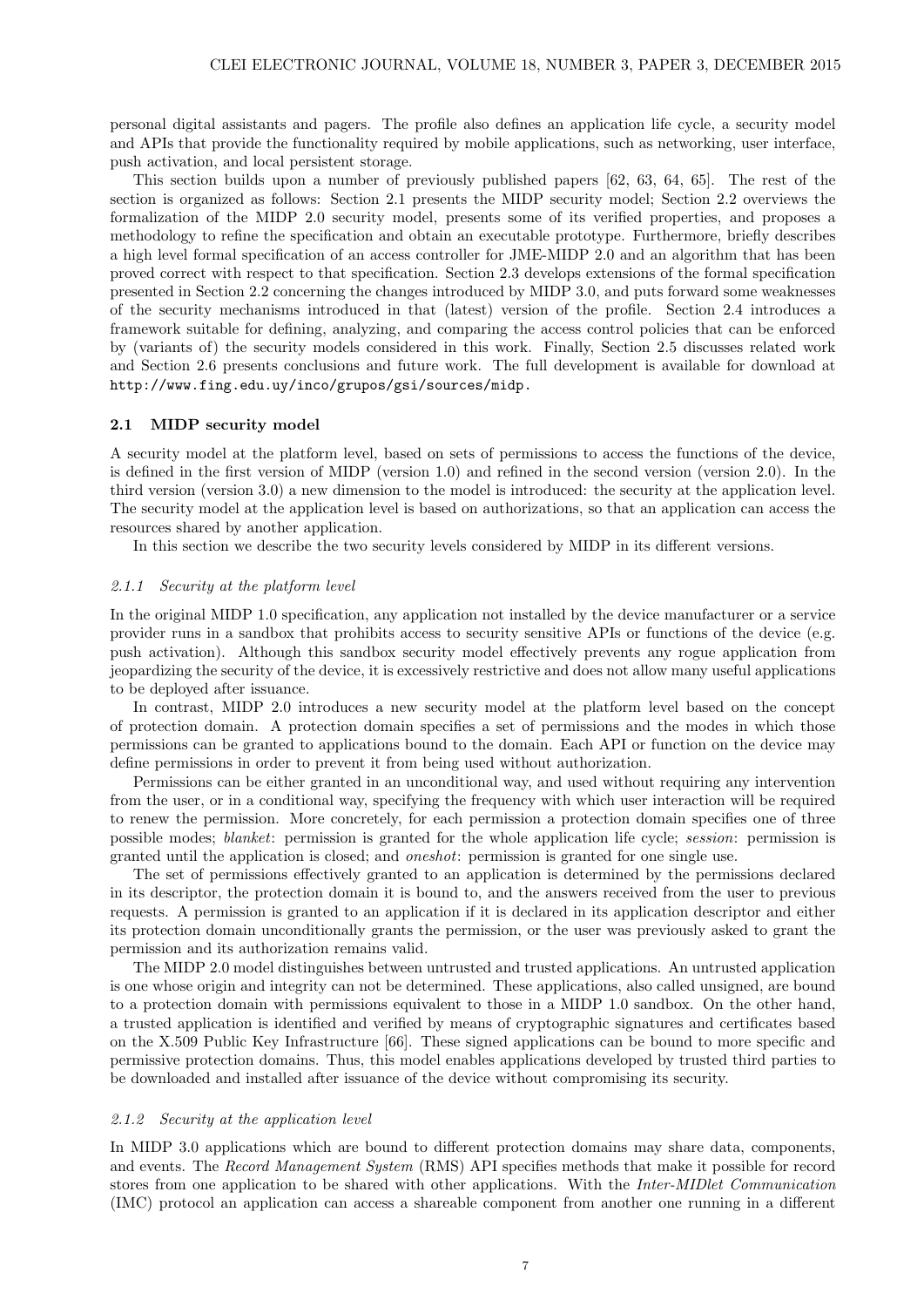```
MIDlet-Jar-URL: http://www.foo.com/foo.jar
MIDlet-Jar-Size: 90210
MIDlet-Name: Organizer
MIDlet-Vendor: Foo Software
MIDlet-Version: 2.1
MIDlet-1: Alarm, alarm.png, organizer.Alarm
MIDlet-2: Agenda, agenda.png, organizer.Agenda
MIDlet-Permissions: javax.microedition.io.Connector.
   socket, javax.microedition.io.PushRegistry
MIDlet-Permissions-Opt: javax.microedition.io.
    Connector.http
MicroEdition-Configuration: CLDC-1.1
MicroEdition-Profile: MIDP-2.0
MIDlet-Certificate-1-1: MIICgDCCAekCBEH11wYwDQ...
MIDlet-Jar-RSA-SHA1: pYRJ8Qlu5ITBLxcAUzYXDKnmg...
```
Figure 1: A typical MIDlet descriptor, specifying the required and optional permission of suite for a suite with two applications

execution environment. Applications that register listeners or register themselves will only be launched in response to events triggered by authorized applications.

By restricting access to shareable resources of an application, such as data, runtime IMC communication and events, the MIDP 3.0 security model introduces a new dimension at the application level. This new dimension introduces the concept of access authorization, which enables an application to individually control access requests from other applications.

An application that intends to restrict access to its shareable resources must declare access authorizations in its application descriptor. There are four different types of access authorization declarations involving one or more of the following application credentials: domain name, vendor name, and signing certificates. These four types apply respectively to: applications bound to a specific domain; applications from a certain vendor with a certified signature; applications from a certain vendor but whithout a certified signature; applications signed under a given certificate.

When an application tries to access the shareable resources of another application, its credentials are compared with those required by the access authorization declaration. If there is a mismatch the application level access is denied.

## 2.2 Formally verifying security properties of MIDP 2.0

In this section we overview the formalization of the MIDP 2.0 security model presented in [62].

## 2.2.1 Applications

In MIDP, applications (usually called MIDlets) are packaged and distributed as suites. A suite may contain one or more MIDlets and is distributed as two files, an application descriptor file and an archive file that contains the actual Java classes and resources. A suite that uses protected APIs or functions should declare the corresponding permissions in its descriptor either as required for its correct functioning or as optional. The content of a typical MIDlet descriptor is shown in Figure 1.

#### 2.2.2 Device state

To reason about the MIDP 2.0 security model most details of the device state may be abstracted; it is sufficient to specify the set of installed suites, the permissions granted or revoked to them and the currently active suite in case there is one. The active suite, and the permissions granted or revoked to it for the session are grouped into a structure within the state.

We define a notion of valid state, through a predicate  $(Valid)$  on states, that captures essential properties of the platform. For instance, a property states that a MIDlet suite can be installed and bound to a protection domain only if the set of permissions declared as required in its descriptor are a subset of the permissions the domain offers (with or without user authorization) [62].

#### 2.2.3 Events

We define a set *Event* for those events that are relevant to our abstraction of the device state (Table 1). The user may be presented with the choice between accepting or refusing an authorization request, specifying the period of time their choice remains valid.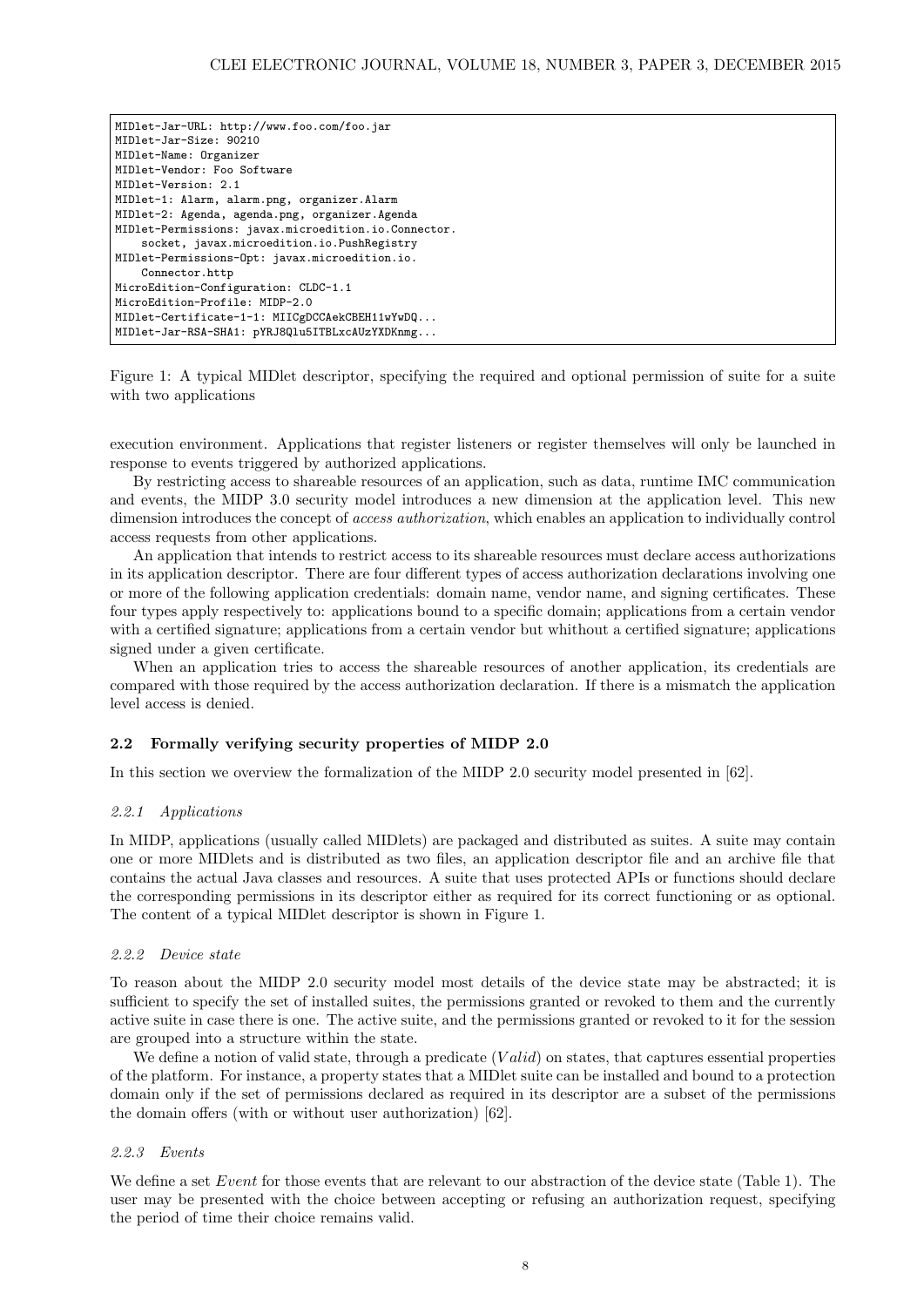| Name      | Description               |
|-----------|---------------------------|
| start     | Start of session          |
| terminate | End of session            |
| request   | Permission request        |
| install   | MIDlet suite installation |
| remove    | MID let suite removal     |

Table 1: Security-related events

The behaviour of the events is specified by their pre- and postconditions given by the predicates  $Pre$  and Post respectively. Preconditions are defined in terms of the device state while postconditions are defined in terms of the before and after states and an optional response which is only meaningful for the request event and indicates whether the requested operation is authorized [62].

## 2.2.4 One-step execution

The behavioural specification of the execution of an event is given by the  $\rightarrow$  relation with the following introduction rules:

$$
\frac{\neg Pre \ s \ e}{s \ \frac{e/None}{\sqrt{3}}} \ s \ \frac{Pre \ s \ e \ \ Post \ s \ s' \ r \ e}{s \ \frac{e/r}{\sqrt{3}} \ s'}
$$

Whenever an event occurs for which the precondition does not hold, the state must remain unchanged. Otherwise, the state may change in such a way that the event postcondition is established. The notation  $s \stackrel{e/r}{\longrightarrow} s'$  may be read as "the execution of the event e in state s results in a new state s' and produces a response r".

#### 2.2.5 Sessions

A session is the period of time spanning from a successful start event to a terminate event, in which a single suite remains active. A session for a suite with identifier id is determined by an initial state  $s_0$  and a sequence of steps  $\langle e_i, s_i, r_i \rangle$   $(i = 1, ..., n)$  such that the following conditions hold,

- $e_1 = start \, id$ ;
- $Pre s_0 e_1$  ;
- $\forall i \in \{2, \ldots, n-1\}, e_i \neq terminate;$
- $e_n = terminate$ ;
- $\forall i \in \{1, \ldots, n\}, s_{i-1} \xrightarrow{e_i/r_i} s_i$ .

# 2.2.6 Verification of security properties

This section is devoted to mention some relevant security properties of the model [1].

We call one-step invariant a property that remains true after the *execution* of every event if it is true before. We prove that the validity of the device state is a one-step invariant of our specification: for any  $s s'$ : State, r : Response and e : Event, if Valid s and  $s \stackrel{e/r}{\longrightarrow} s'$  hold, then Valid s' also holds.

We call session invariant a step property that holds for the rest of a session once it is established in a step. We prove that state validity is a session invariant.

Perhaps a more interesting property is a guarantee of the proper enforcement of revocation. We prove that once a permission is revoked by the user for the rest of a session, any further request for the same permission in the same session is refused [62].

## 2.2.7 Executable specification

In the formalization described previously it has been specified the behaviour of events implicitly as a binary relation on states instead of explicitly as a state transformer. Moreover, the described formalization is higher-order because, for instance, predicates are used to represent part of the device state and the transition semantics of events is given as a relation on states. The most evident consequence of this choice is that the resulting specification is not executable. What is more, the program extraction mechanism provided by Coq to extract programs from specifications cannot be used in this case. However, had we constructed a more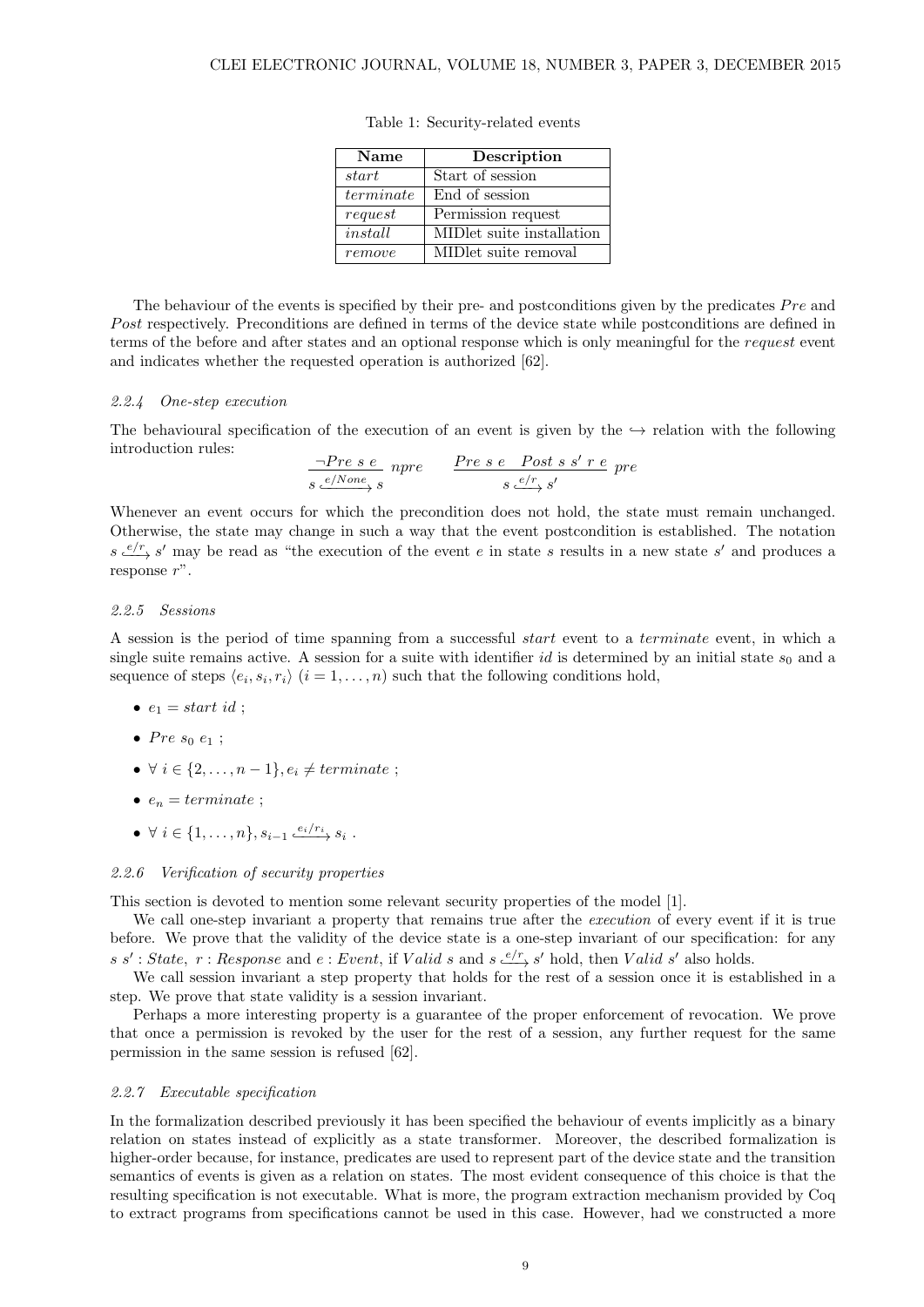concrete specification at first, we would have had to take arbitrary design decisions from the beginning, unnecessarily restricting the allowable implementations and complicating the verification of properties of the security model.

We show in [62] that it is feasible to obtain an executable specification from our abstract specification. The methodology we propose produces also a proof that the former is a refinement of the latter, thus guaranteeing soundness of the entire process. The methodology is inspired by the work of Spivey [67] on operation and data refinement, and the more comprehensive works of Back and von Wright [68] and Morgan [69] on refinement calculus.

In [63], we developed a high level formal specification of an Access Control module (AC) of JME - MIDP 2.0. In particular, a certified algorithm that satisfies the proposed specification of an AC is described. In this algorithm, when a method invokes a protected function or API the access controller checks that the method has the corresponding permission and that the response from the user, if required, permits the access. If this checkup is successful, the access is granted; otherwise, the action is denied and a security exception is launched.

#### 2.3 Formally verifying security properties of MIDP 3.0

Two important enhancements in MIDP 3.0 (informal) specification are Inter-MIDlet Communication (IMC) and Events. In particular, the IMC protocol enables MIDP 3.0 applications to communicate and collaborate among themselves. MIDP 3.0 provides, in particular, the following capabilities: i) enable and specify proper behavior for MIDlets, such as: allow multiple concurrent MIDlets, and allow inter-MIDlet communications (direct communication, and indirect using events); ii) enable shared libraries for MIDlets; and iii) increase functionality in all areas, including: secure RMS stores, removable/remote RMS stores, IPv6, and multiple network interfaces per device.

In [64], the formalization described in Section 2.2 is extended so as to model security at the application level, introduced in Section 2.1. The extended device state (with allowed and denied access authorizations), a new condition for state validity, and the authorization event (that models the access authorization request from a MIDlet suite to the shared resources of the active suite) are presented. The validity of the security properties already proved for MIDP 2.0, and the new properties related with MIDP 3.0 are examined. On the other hand, an algorithm for the access authorization of applications was developed and its correctness proven. Additionally, certified algorithms have been developed for application installation and communication between applications (IMC protocol) in MIDP 3.0 [70, 71].

#### Weaknesses of the security mechanisms of MIDP 3.0

MIDP 3.0 allows component-based programming. An application can access a shareable component running in a different execution environment through thin client APIs, like the IMC protocol previously mentioned. The shareable component handles requests from applications following the authorization-based security policy. This policy considers authorization access declarations and the credentials shown by the potential client applications, to grant or deny access.

The platform and application security levels were conceived as independent and complementary frameworks, however the (unsafe) interplay of some of the defined security mechanisms may lead to provoke (unexpected) violations to security policies. In what follows some potential weaknesses of MIDP 3.0 are put forward and a plausible (unsecure) scenario is discussed [1].

In the first place, while at the platform level permissions are defined for each sensitive function of the device, at the application level access authorization declarations do not distinguish between different shareable components from the same MIDlet suite. In this way, once its credentials have been validated, a client application may have access to all the components shared by another application. In the second place, despite of the fact that permissions are granted in various modes (oneshot, session, blanket), access authorization is allowed exclusively in a permanent manner. Finally, at the platform level the bounding of an application to a protection domain is based on the X.509 Public Key Infrastructure. At the application level the same infrastructure is used to verify the integrity and authenticity of applications, except for one case (when the vendor name is used as the unique credential needed to grant access authorization).

Considering the previously established elements, the following scenario is feasible. Let A be an application which is bound to a certain protection domain and having a shareable component. The shareable component uses a sensitive function f of the device (granted by the protection domain) in order to implement its service. This application A declares access authorizations for unsigned applications from certain vendor  $V$ . Let  $B$  be an unsigned application which is bound to a different protection domain and that has been denied permission to access the sensitive function f. Now, if the application B is capable of providing just the vendor name  $V$ as credential, it would be granted permanent access to the shareable component. Thereby, B shall be able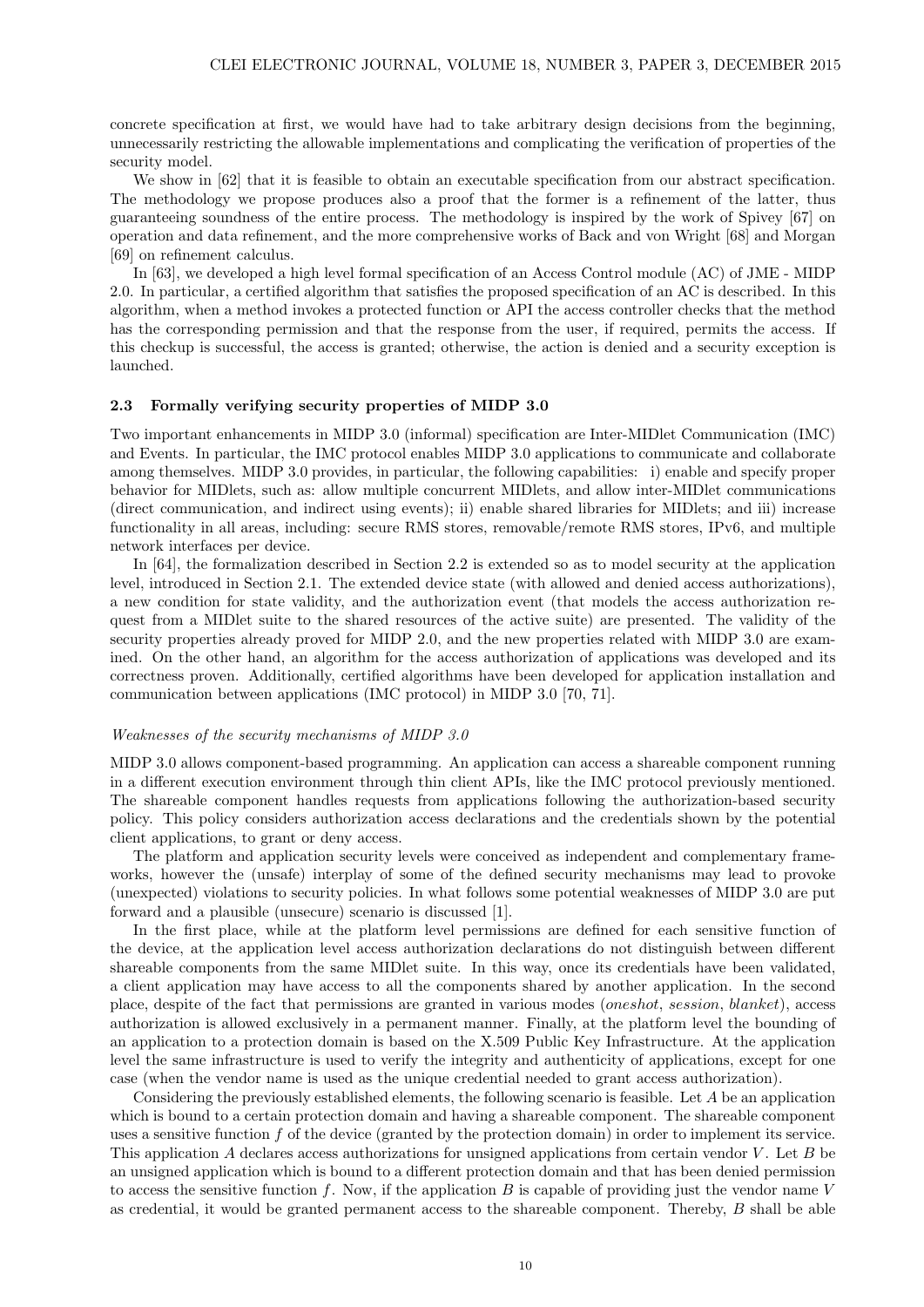to access the sensitive function  $f$  of the device. This is a clear example of an unwanted behavior, where a sensitive function is accessed by an application without its permission.

Two observations are drawn from the previous scenario. On the one hand, a stronger access authorization declaration is necessary. If declarations based only on the vendor name are left aside, all the remaining ones demand the integrity and authenticity of signatures and certificates. This will result in a more reliable security model. On the other hand, to avoid circumventing the security at the platform level two aspects should be considered. The first one is to declare the permissions of the protection domain exposed by a shareable component. The second aspect is to extend the security policy by conceding those permissions to sensitive functions when being accessed by applications through shareable resources.

## 2.4 A framework for defining and comparing access control policies

In [29], a security model for interactive mobile devices is put forward which can be grasped as an extension of that of MIDP. The work presented in this section, based on [65, 1], has focused on developing a formal model for studying, in particular, interactive user querying mechanisms for permission granting for application execution on mobile devices. Like in the MIDP case, the notion of permission is central to this model. A generalisation of the one-shot permission described above is proposed that consists in associating a multiplicity to a permission, which states how many times that permission can be used.

The proposed model has two basic constructs for manipulating permissions: grant and consume. The grant construct models the interactive querying of the user, asking whether he grants a particular permission with a certain multiplicity. The consume construct models the access to a sensitive function which is protected by the security police, and therefore requires (consumes) permissions.

A semantics of the model constructs is proposed as well as a logic for reasoning on properties of the execution flow of programs using those constructs. The basic security property the logic allows one to prove is that a program will never attempt to access a resource for which it does not have a permission. The authors also provide a static analysis that makes it possible to verify that a particular combination of the grant-consume constructs does not violate that security property. For developing that kind of analysis the constructs are integrated into a program model based on control-flow graphs. This model has also been used in previous work on modelling access control for Java, see for instance [72, 73].

One of the objectives of the work reported in [65, 1], has been to build a framework which would provide a formal setting to define the permission models defined by MIDP and the one presented in [29] (and variants of it) in an uniform way and to perform a formal analysis and comparison of those models. This framework, which is formally defined using the CIC, adopts, with variations, most of the security and programming constructions defined in [29]. In particular it has been modified so as to be parameterized by permission granting policies, while in the original work this relation is fixed.

#### 2.5 Related work

Some effort has been put into the evaluation of the security model for MIDP 2.0; Kolsi and Virtanen [74] and Debbabi et al. [75] analyze the application security model, spot vulnerabilities in various implementations and suggest improvements to the specification. Although these works report on the detection of security holes, they do not intend to prove their absence. The formalizations we overview in this article, however, provide a formal basis for the verification of the model and the understanding of its intricacies.

Various articles analyze access control in Java and  $C\sharp$ , see for instance [73, 76, 72, 77]. All these works have mainly focused on the stack inspection mechanism and the notion of granting permissions to code through privileged method calls. The access control check procedures in MIDP do not involve a stack walk. While in the case of the JSE platform there exists a high-level specification of the access controller module (the basic mechanism is based on stack inspection [28]), no equivalent specification exists for JME. In this work, we illustrate the pertinence of the specification of the MIDP (version 2.0) security model that has been developed by specifying and proving the correctness of an access control module for the JME platform.

Besson, Duffay and Jensen [29, 78] have put forward an alternative access control model for mobile devices that generalizes the MIDP model by introducing permissions with multiplicites, extending the way permissions are granted by users and consumed by applications. One of the main outcomes of the work we report in the present paper, based on [65, 1], is a general framework that sets up the basis for defining, analyzing and comparing access control models for mobile devices. In particular, this framework subsumes the security model of MIDP and several variations, including the model defined in [29, 78].

Android [25] is an open platform for mobile devices developed by the Open Handset Alliance led by Google, Inc. Focusing on security, Android combines two levels, Linux system and application framework level, of enforcement [26, 27]. At the Linux system level, Android is a multi-process system. The Android security model resembles a multi-user server, rather than the sandbox model found on JME platform. At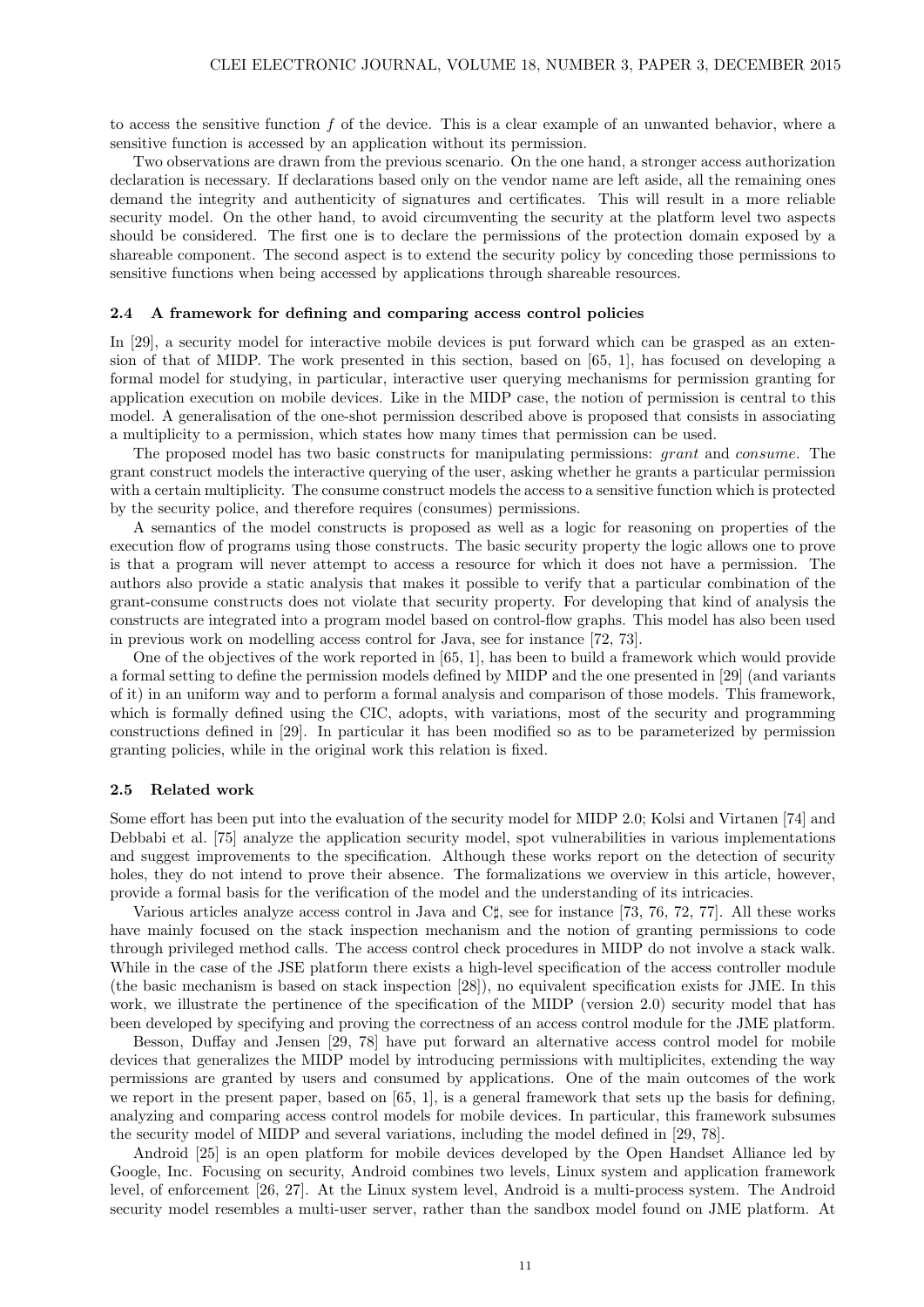the application framework level, Android provides fine control through Inter-Component Communication reference monitor, that provides Mandatory Access Control enforcement on how applications access the components. There have been several analysis done on the security of the Android system, but few of them pay attention to the formal aspect of the permission enforcing framework. In [79], the authors propose an entity-relationship model for the Android permission scheme [80]. This work —the first formalization of the permission scheme which is enforced by the Android framework— builds a state-based formal model and provides a behavioral specification, based in turn on the specification developed in [62]. The abstract operation set considered in [79] does not include permission request/revoke operations presents in MIDP. In [81], Chaudhuri presents a core language to describe Android applications, and to reason about their dataflow security properties. The paper introduces a type system for security in this language. The system exploits the access control mechanisms already provided by Android. Furthermore, [26] reports a logic-based tool, Kirin, for determining whether the permissions declared by an application satisfy a certain safety invariant. A formal comparison between both JME-MIDP and Android security models is an interesting further work. However, we develop a first informal analysis in the technical report [82], which also details the Android security model and analyzes some of the more recent works that formalize different aspects of this model [83].

Language-based access control has been investigated for some idealised program models, see e.g. [84, 85, 86]. These works make use of static analysis for verifying that resources are accessed according to access control policies specified and that no security violations will occur at run-time. They do not study, though, specific language primitives for implementing particular access control models.

#### 2.6 Summary and future work

We have provided the first verifiable formalization of the MIDP 2.0 security model, according to [62], and have also constructed the proofs of several important properties that should be satisfied by any implementation that fulfills its specification. Our formalization is detailed enough to study how other mechanisms interact with the security model, for instance, the interference between the security rules that control access to the device resources, and mechanisms such as application installation. We have also proposed a refinement methodology that might be used to obtain a sound executable prototype of the security model.

Moreover, a high-level formalization of the JME-MIDP 2.0 Access Control module also has been developed. This specification assumes that the security policy of the device is static, that there exists at most one active suite in every state of the device, and that all the methods of a suite share the same protection domain. The obtained model, however, can be easily extended so as to consider multiple active suites as well as to specify a finer relation allowing to express that a method is bound to a protection domain, and then that two different methods of the same suite may be bound to different protection domains. With the objective of obtaining a certified executable algorithm of the access controller, the high-level specification has been refined into a executable equivalent one, and an algorithm has been constructed that is proved to satisfy that latter specification. The formal specification and the obtained derived code of the algorithm contribute to the understanding of the working of such an important component of the security model of that platform.

Additionally, it has also been presented an extension of the formalization of MIDP 2.0 security model which considers the changes introduced in version 3.0 of MIDP. In particular, a new dimension of security is represented: the security at the application level. This extended specification preserves the security properties verified for MIDP 2.0 and enables the research of new security properties for MIDP 3.0. In this way, the formalization is updated keeping its validity as a useful tool to analyze the security model of MIDP at both, the platform and the application level. Some weaknesses introduced by the informal specification of version of MIDP 3.0 are also discussed, in particular those regarding the interplaying of the mechanisms for enforcing security at the application and at the platform level. They reflect potential weaknesses of implementations which satisfy the informal specification [24].

Finally, we have also built a framework that provides a uniform setting to define and formally analyze access control models which incorporate interactive permission requesting/granting mechanisms. In particular, the work presented here has focused on two distinguished permission models: the one defined by version 2.0 (and 3.0) of MIDP and the one defined by Besson et al. in [29]. A characterization of both models in terms of a formal definition of grant policy has also been provided [1]. Another kind of permission policies can also be expressed in the framework. In particular, it can be adapted to introduce a notion of permission revocation, a permission mode not considered in MIDP. A revoke can be modeled in the permission overwriting approach, for instance, by assigning a zero multiplicity to a resource type. In the accumulative approach, revocation might be modeled using negative multiplicities. To introduce revocations, in turn, enables, without further changes to the framework, to model a notion of permission scope. One such scope would be grasped as the session interval delimited by an activation and a revocation of that permission.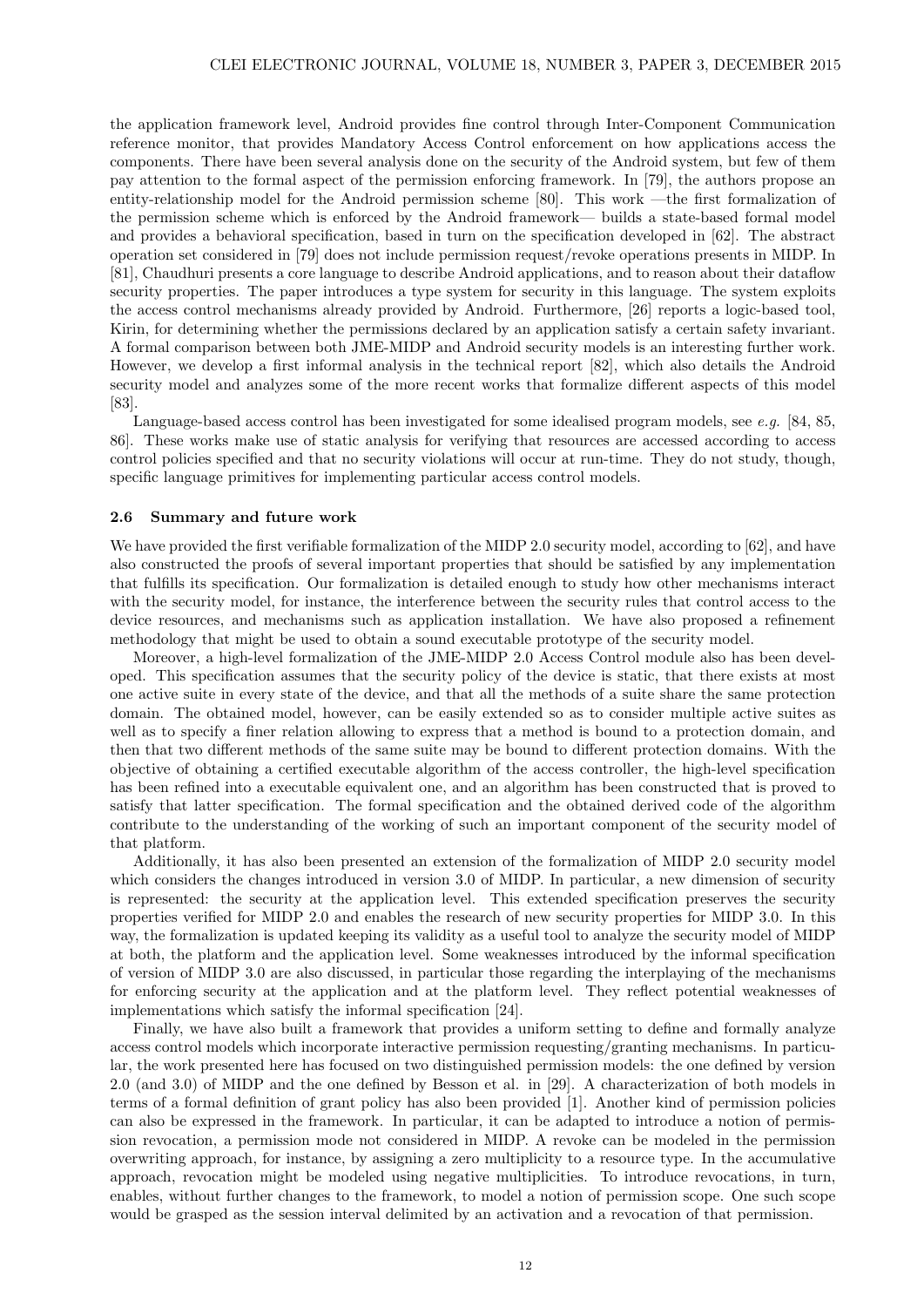## CLEI ELECTRONIC JOURNAL, VOLUME 18, NUMBER 3, PAPER 3, DECEMBER 2015

The formal development is about 20kLOC of Coq.

Future work is the study and specification, using the formal setting provided by the framework, of algorithms for enforcing the security policies derived from different sort of permission models to control the access to sensitive resources of the devices. Moreover, one main objective is to extend the framework so as to be able to construct certified prototypes from the formal definitions of those algorithms. Finally, an exhaustive formal comparison between both JME-MIDP and Android security models is proposed as further work. We have begun developing a formal specification of the Android security model in Coq, considering [82, 87, 88, 89, 90, 91, 92], which focuses on the analysis of the permission system in general, and in the scheme of permission re-delegation, in particular [93].

# 3 Formally verifying security properties in an idealized model of virtualization

## 3.1 Introduction

Virtualization is a prominent technology that allows high-integrity, safety-critical, systems and untrusted, non-critical, systems to coexist securely on the same platform and efficiently share its resources. To achieve the strong security guarantees requested by these application scenarios, virtualization platforms impose a strict control on the interactions between their guest systems. While this control theoretically guarantees isolation between guest systems, implementation errors and side-channels often lead to breaches of confidentiality. This allows a malicious guest system to obtain secret information, such as a cryptographic key, about another guest system.

Over the last few years, there have been significant efforts to prove that virtualization platforms deliver the expected, strong, isolation properties between operating systems. The most prominent efforts in this direction are within the Hyper-V [15, 16] and L4.verified [17] projects, which aim to derive strong guarantees for concrete implementations: more specifically, Murray et al [33] recently presented a machine-checked information flow security proof for the seL4 microkernel. In comparison with the Hyper-V and L4.verified projects, our proofs are based on an axiomatization of the semantics of a hypervisor, and abstract away many details from the implementation; on the other hand, our model integrates caches and Translation Lookaside Buffers (TLBs), two security relevant components that are not considered in these works.

There are three important isolation properties for virtualization platforms. On the one hand, read and write isolation respectively state that guest operating systems cannot read and write on memory that they do not own. On the other hand, OS isolation states that the behavior of a guest operating system does not depend on the previous behavior and does not affect the future behavior of other operating systems. In contrast to read and write isolation, which are safety properties and can be proved with deductive verification methods, OS isolation is a 2-safety property [18, 19] that requires reasoning about two program executions. Unfortunately, the technology for verifying 2-safety properties is not fully mature, making their formal verification on large and complex programs exceedingly challenging.

#### 3.1.1 A primer on virtualization

This section provides a primer on virtualization, focusing on the elements that are most relevant for our formal model.

Virtualization is a technique used to run on the same physical machine multiple operating systems, called guest operating systems. The hypervisor, or Virtual Machine Monitor [94], is a thin layer of software that manages the shared resources (e.g. CPU, system memory, I/O devices). It allows guest operating systems to access these resources by providing them an abstraction of the physical machine on which they run. One of the most important features of a virtualization platform is that its OSs run isolated from one another. In order to guarantee isolation and to keep control of the platform, a hypervisor makes use of the different execution modes of a modern CPU: the hypervisor itself and trusted guest OSs run in supervisor mode, in which all CPU instructions are available; while untrusted guest operating systems will run in user mode in which privileged instructions cannot be executed.

Historically there have been two different styles of virtualization: full virtualization and paravirtualization. In the first one, each virtual machine is an exact duplicate of the underlying hardware, making it possible to run unmodified operating systems on top of it. When an attempt to execute a privileged instruction by the OS is detected the hardware raises a trap that is captured by the hypervisor and then it emulates the instruction behavior. In the paravirtualization approach, each virtual machine is a simplified version of the physical architecture. The guest (untrusted) operating systems must then be modified to run in user CPU mode, changing privileged instructions to hypercalls, i.e. calls to the hypervisor. A hypercall interface allows OSs to perform a synchronous software trap into the hypervisor to perform a privileged operation, analogous to the use of system calls in conventional operating systems. An example use of a hypercall is to request a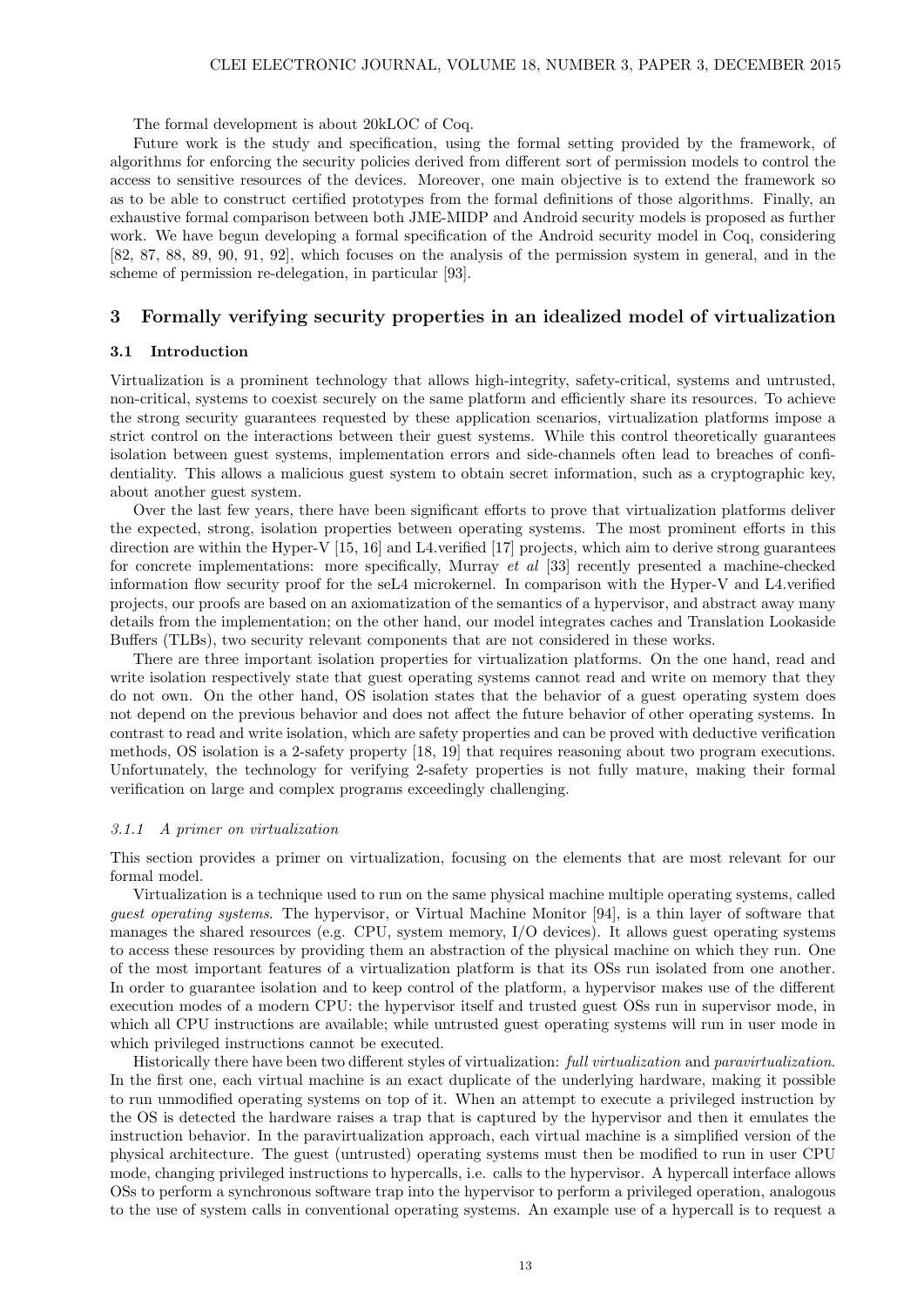set of page table updates, in which the hypervisor validates and applies a list of updates, returning control to the calling OS when this is completed.

In this work, we focus on the memory management policy of a paravirtualization style hypervisor, based on the Xen virtualization platform [95]. Several features of the platform are not yet modeled (e.g. I/O devices, interruption system, or the possibility to execute on multi-cores), and are left as future work.

## 3.1.2 Contents of the rest of the section

This section builds upon the previously published papers [96, 97]. In Section 3.2 we briefly present our formal model. Isolation properties are considered in Section 3.3, whereas availability is discussed in Section 3.4. Section 3.5 presents an extension of the memory model with cache and TLB. Section 3.6 describes the executable semantics of the hypervisor. In Section 3.7 we discuss the isolation theorems for the extended model with execution errors and a proof of transparency. Finally, Section 3.8 considers related work and Section 3.9 summarizes the conclusions and future work. The formal development is available at http: //www.fing.edu.uy/inco/grupos/gsi/proyectos/virtualcert.php.

## 3.2 The model

In this section we briefly present and discuss some aspects of the formal specification of the idealized model. We first introduce the set of states, and the set of actions; the latter include both operations of the hypervisor and of the guest operating systems. The semantics of each action is specified by a precondition and a postcondition. Then, we introduce a notion of valid state and show that state validity is preserved by execution. Finally, we define execution traces.

#### 3.2.1 Informal overview of the memory model

The most important component of the state is the memory model, which we proceed to describe. As illustrated in Figure 2, the memory model involves three types of addressing modes and two address mappings: the machine address is the real machine memory; the physical memory is used by the guest OS, and the virtual memory is used by the applications running on an operating system. The virtual memory is the one



Figure 2: Memory model of the platform

used by applications running on OSs. Each OS stores a partial mapping of virtual addresses to machine addresses. This will allow us to represent the translation of the virtual addresses of the applications executing in the OS into real hardware addresses. Moreover, each OS has a designated portion of its virtual address space (usually abbreviated VAS) that is reserved for the hypervisor to attend hypercalls. We say that a virtual address va is accessible by the OS if it belongs to the virtual address space of the OS which is not reserved for the hypervisor. We denote the type of virtual addresses by vadd.

The physical memory is the one addressed by the kernel of the guest OS. In the Xen [95] platform, this is the type of addresses that the hypervisor exposes to the domains (the untrusted guest OSs in our model). The type of physical addresses is written padd.

The machine memory is the real machine memory. A mechanism of page classification was introduced in order to cover concepts from certain virtualization platforms, in particular Xen. The model considers that each machine address that appears in a memory mapping corresponds to a memory page. Each page has at most one unique owner, a particular OS or the hypervisor, and is classified either as a data page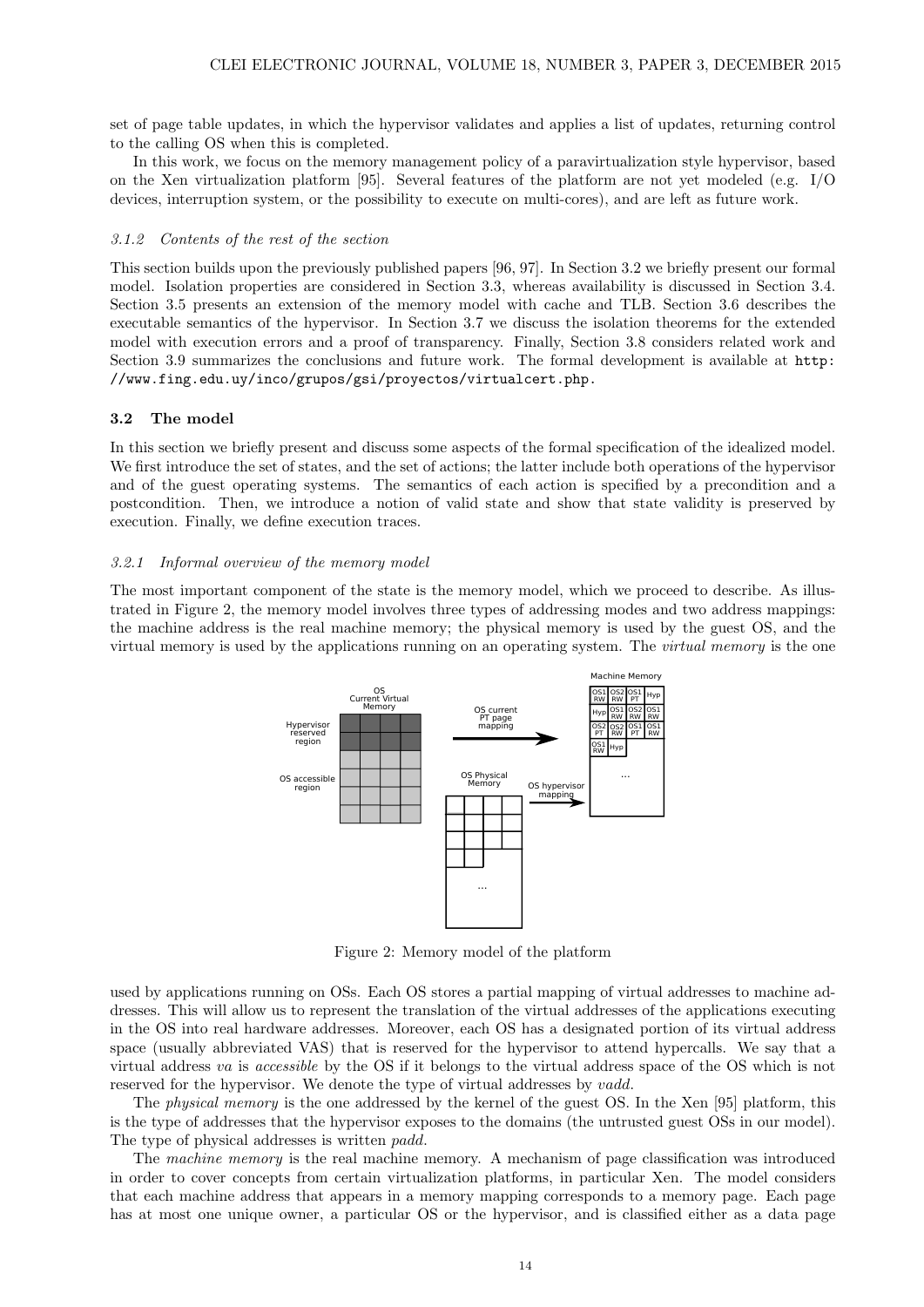| read va     | A guest OS reads virtual address va.                                      |
|-------------|---------------------------------------------------------------------------|
|             | <i>write va val</i> A guest OS writes value <i>val</i> in virtual address |
|             | va.                                                                       |
| switch o    | The hypervisor sets $o$ to be the active OS.                              |
| hcall c     | An untrusted OS requires privileged service c                             |
|             | to be executed by the hypervisor.                                         |
| new o va pa | The hypervisor adds (on behalf of the OS $\varphi$ )                      |
|             | a new ordered pair (mapping virtual address                               |
|             | va to the machine address $ma$ ) to the current                           |
|             | memory mapping of the OS $o$ , where $pa$ trans-                          |
|             | lates to $ma$ for $o$ .                                                   |
| chmod       | The hypervisor changes the execution mode                                 |
|             | from supervisor to user mode, if the active OS                            |
|             | is untrusted, and gives to it the execution con-                          |
|             | trol.                                                                     |
| pin o pa t  | The memory page that corresponds to physical                              |
|             | address pa (for untrusted OS $o$ ) is registered                          |
|             | and classified with type $t$ .                                            |

Table 2: Platform actions

with read/write (RW) access or as a page table, where the mappings between virtual and machine addresses reside. It is required to register (and classify) a page before being able to use or map it. The type of machine addresses is written madd.

As to the mappings, each OS has an associated collection of page tables (one for each application executing on the OS) that map virtual addresses into machine addresses. When executed, the applications use virtual addresses, therefore on context switch the current page table of the OS must change so that the currently executing application may be able to refer to its own address space. Neither applications nor untrusted OSs have permission to read or write page tables, because these actions can only be performed in supervisor mode. Every memory address accessed by an OS needs to be associated to a virtual address. The model must guarantee the correctness of those mappings, namely, that every machine address mapped in a page table of an OS is owned by it.

The mapping that associates, for each OS, machine addresses to physical ones is, in our model, maintained by the hypervisor. This mapping might be treated differently by each specific virtualization platform. There are platforms in which this mapping is public and the OS is allowed to manage machine addresses. The physical-to-machine address mapping is modified by the actions pin and unpin [1].

## 3.2.2 Formalizing states

The states of the platform are modeled by a record ( $State$ ) with six components: the component  $active\_os$ indicates which is the active operating system, and the components *aos\_exec\_mode* and *aos\_activity* the corresponding execution and processor mode. oss stores the information of the guest operating systems of the platform. Finally, the components hypervisor and memory are the mappings used to formalize the memory model described previously.

We define a notion of valid state (*valid\_state*) that captures essential properties of the platform. For instance, two properties states that: all page tables of an OS o map accessible virtual addresses to pages owned by  $o$  and not accessible ones to pages owned by the hypervisor; and any machine address ma which is associated to a virtual address in a page table has a corresponding pre-image, which is a physical address, in the hypervisor mapping.

## 3.2.3 Actions and executions

Table 2 summarises a small subset –due to space restrictions– of the actions specified in the model [1], and their effects. Actions can be classified as follows:

- hypervisor calls *new*, *delete*, *pin*, *unpin* and *lswitch*;
- change of the active OS by the hypervisor  $(switch)$ ;
- access, from an OS or the hypervisor, to memory pages (read and write);
- update of page tables by the hypervisor on demand of an untrusted OS or by a trusted OS directly (new and delete);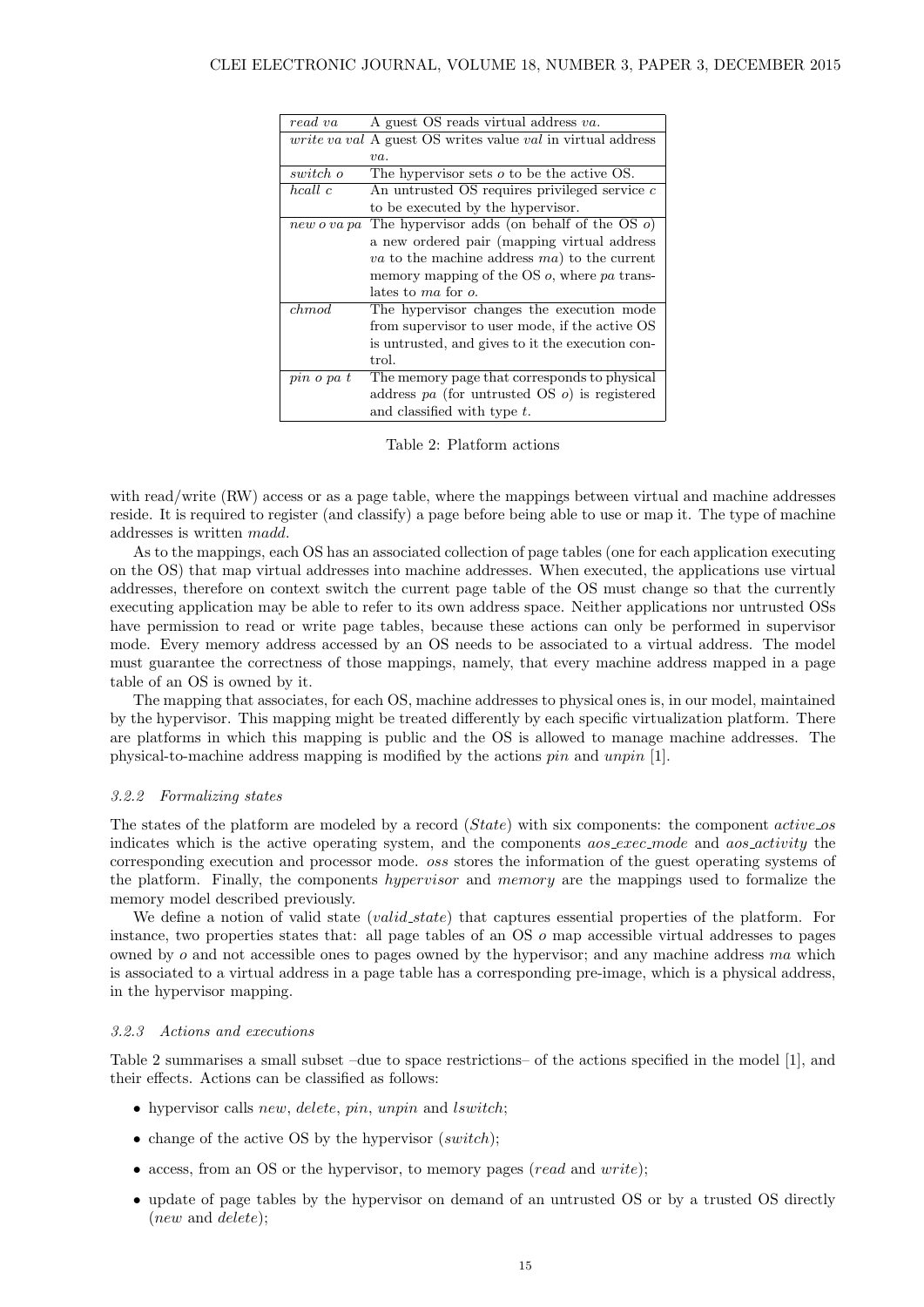- changes of the execution mode  $(chmod, ret\_ctrl);$
- changes in the hypervisor memory mapping  $(pin$  and  $unpin)$ , which are performed by the hypervisor on demand of an untrusted OS or by a trusted OS directly. These actions model (de)allocation of resources.

The behaviour of actions is specified by a precondition  $Pre$  and by a postcondition  $Post$ . The execution of an action is specified by the  $\hookrightarrow$  relation:

$$
\frac{valid\_state(s)\quad Pre\ s\ a\quad Post\ s\ a\ s'}{s\stackrel{a}{\hookrightarrow}s'}
$$

Whenever an action occurs for which the precondition holds, the (valid) state may change in such a way that the action postcondition is established. The notation  $s \stackrel{a}{\to} s'$  may be read as the execution of the action  $a$  in a valid state s results in a new state  $s'$ .

One-step execution preserves valid states. Platform state invariants, such as state validity, are useful to analyze other relevant properties of the model. In particular, the results presented in this work are obtained from valid states of the platform.

Isolation properties are eventually expressed on execution traces, rather than execution steps; likewise, availability properties are formalized as fairness properties stating that something good will eventually happen in an execution traces. Thus, our formalization includes a definition of execution traces and proof principles to reason about them. Informally, an execution trace is defined as a stream (an infinite list) of states that are related by the transition relation  $\rightarrow$ , i.e. an object of the form

$$
s_0 \xrightarrow{a_0} s_1 \xrightarrow{a_1} s_2 \xrightarrow{a_2} s_3 \dots
$$

such that every execution step  $s_i \xrightarrow{a_i} s_{i+1}$  is valid.

#### 3.3 Isolation properties

We formally establish that the hypervisor enforces strong isolation properties: an operating system can only read and modify memory that it owns, and its behavior is independent of the state of other operating systems. The properties are established for a single step of execution, and then extended to traces.

#### 3.3.1 Read isolation

Read isolation captures the intuition that no OS can read memory that does not belong to it. Formally, read isolation states that the execution of a read va action requires that va is mapped to a machine address ma that belongs to the active OS current memory mapping, and that is owned by the active OS.

#### 3.3.2 Write Isolation

Write isolation captures the intuition that an OS cannot modify memory that it does not own. Formally, write isolation states that, unless the hypervisor is running, the execution of any action will at most modify memory pages owned by the active OS or it will allocate a new page for that OS.

#### 3.3.3 OS Isolation

OS isolation is a 2-safety property [18, 19], cast in terms of two executions of the system, and is closely related to the non-influence property studied by Oheimb and co-workers [34, 98]. OS isolation captures the intuition that the behavior of any OS does not depend on other OSs states, and is expressed using the notion of equivalence between states w.r.t. an operating system osi ( $\equiv_{osi}$ ). For instance, two conditions which are part of this relation of equivalence are: all page table mappings of osi that maps a virtual address to a RW page in one state, must map that address to a page with the same content in the other; and the hypervisor mappings of *osi* in both states are such that if a given physical address maps to some RW page, it must map to a page with the same content on the other state. Formally, OS isolation states that osi-equivalence is preserved under execution of any action, and is formalized as a "step-consistent" unwinding lemma, see [99].

$$
\forall (s_1 \ s'_1 \ s_2 \ s'_2 : State) \ (a : Action) \ (osi : os_ident),s_1 \equiv_{osi} s_2 \rightarrow s_1 \stackrel{a}{\rightarrow} s'_1 \rightarrow s_2 \stackrel{a}{\rightarrow} s'_2 \rightarrow s'_1 \equiv_{osi} s'_2
$$

All isolation properties extend to traces, using coinductive reasoning principles [1]. In particular, the extension of OS isolation to traces establishes a non-influence property [34].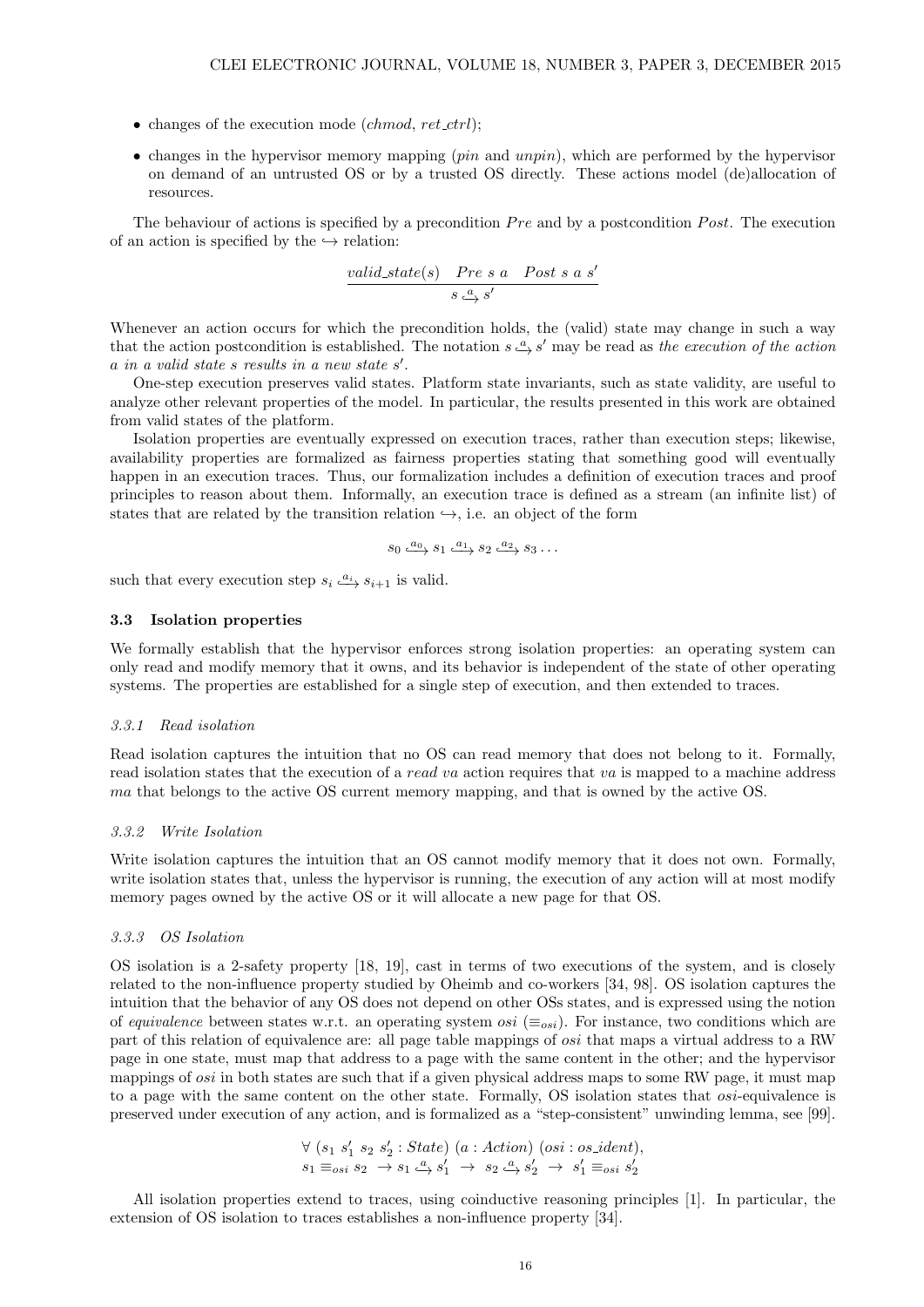## 3.4 Availability

An essential property of virtualization platforms is that all guest operating systems are given access to the resources they need to proceed with their execution. In this section, we establish a strong fairness property, showing that if the hypervisor only performs *chmod* actions whenever no hypercall is pending, then no OS blocks indefinitely waiting for its hypercalls to be attended. The assumption on the hypervisor is satisfied by all reasonable implementations of the hypervisor; one possible implementation that would satisfy this restriction is an eager hypervisor which attends hypercalls as soon as it receives them and then chooses an operating system to run next. If this is the case, then when the chmod action is executed, no hypercalls are pending on the whole platform.

Formally, the assumption on the hypervisor is modelled by considering a restricted set of execution traces in which the initial state has no hypercall pending, and in chmod actions can only be performed whenever no hypercall is pending. Then, the strong fairness property states that: if the hypervisor returns control to guest operating systems infinitely often, then infinitely often there is no pending hypervisor call.

## 3.5 Extension of the model with cache and TLB

In order to reduce the overhead necessary to access memory values, CPUs use faster storage devices called caches to store a copy of the data from main memory. When the processor needs to read a memory value, it fetches the value from the cache if it is present (cache hit), or from memory if it is not (cache miss). In systems with virtual memory, the TLB is analogously used to speed up the translation from virtual to physical memory addresses. In the event of a TLB hit, the physical address corresponding to a given virtual address is obtained directly, instead of searching for it in the process page table (which resides in main memory). The cache may potentially be accessed either with a physical address (physically indexed cache) or a virtual address (virtually indexed cache). There are, in turn, two variants of virtually indexed caches: those where the entries are tagged with the virtual address (virtually indexed, virtually tagged or VIVT cache) and those which are tagged with the corresponding physical address (virtually indexed, physically tagged or VIPT cache).

There exist several alternatives policies for implementing cache content management, in particular concerning the update and replacement of cache information. A replacement policy is one that specifies the criteria used to remove a value when the cache is full and a new value needs to be stored. Among the most common policies we find those that specify that the value to be removed is either the least recently used value (LRU), the most recently used (MRU) or the least frequently used (LFU). In our model we specify an abstract replacement policy which can be refined to any of the three policies just described. A write policy specifies how the modification of a cache entry impacts the memory structures: a *write-through* policy, for instance, requires that values are written both in the cache and in the main memory. A write-back policy, on the other side, requires that values are only modified in the cache and marked dirty, and updates to main memory are performed when a dirty entry is removed from the cache.

In [1, 100], we present an extension of the idealized model of virtualization, introduced in Section 3.2, that features cache and TLB. We provide a model of a VIVT cache and TLB (as in Xen on ARM [101]), for a write-through policy. Figure 3 shows a diagram of the extended memory model of the platform. The cache is indexed with virtual addresses and holds a (partial) copy of the memory pages. The TLB is used in conjunction with the current page table of the active OS to map virtual to machine addresses.

#### 3.6 Verified implementation

In [97], we present an extension of the model with execution errors. We describe the executable specification and show that it constitutes a correct implementation of the behavior specified by the idealized model, with cache and TLB. The executable specification constitutes a first step towards a more realistic implementation of a hypervisor, and provides a useful tool for validating the axiomatic semantics developed.

The executable specification of the hypervisor has been written using the Coq proof assistant and it ultimately amounts to the definition of functions that implement action execution. The functions have been defined so as to conform to the axiomatic specification of action execution as provided by the idealized model. The implementation of the hypervisor consists of a set of Coq functions, such that for every predicate involved in the axiomatic specification of action execution there exists a function which stands for the functional counterpart of that predicate. An important characteristics of our formalization is that the definition of state that is used for defining the executable semantics of the hypervisor is exactly the same as the one introduced in the idealized model. This simplifies the formal proof of soundness between the inductive and the functional semantics of the hypervisor. The execution of the virtualization platform consists of a (potentially infinite) sequence of action executions starting in an (initial) platform state. The output of the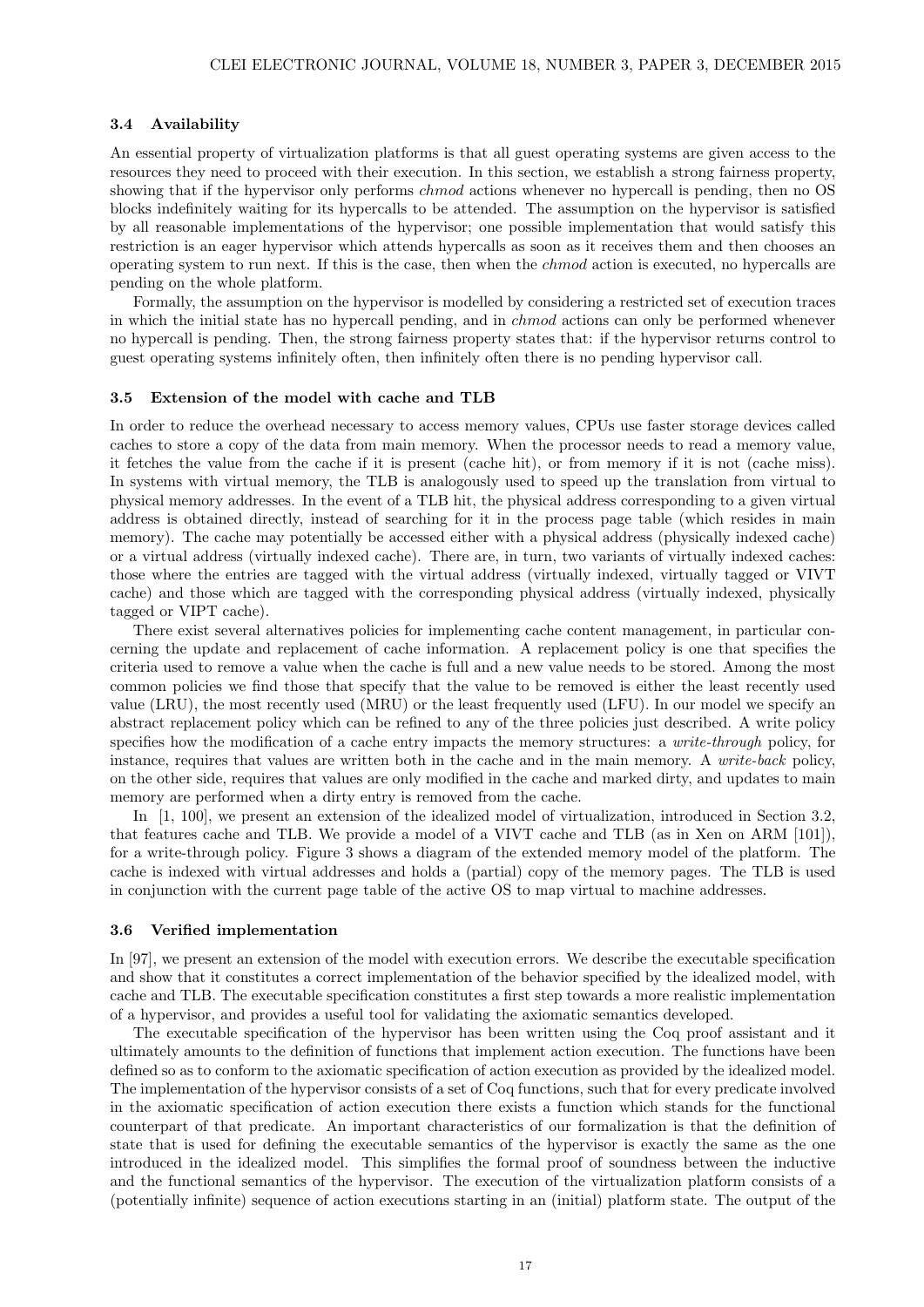

Figure 3: Memory model of the platform with cache and TLB

execution is the corresponding sequence of memory states (the trace of execution) obtained while executing the sequence of actions.

In [102], we derive two certified hypervisor implementations, using the extraction mechanism of Coq, in functional languages Haskell and OCaml.

#### 3.7 Isolation and transparency in the extended model

Isolation theorems ensure that the virtualization platform protects guest operating systems against each other, in the sense that a malicious operating system cannot gain information about another victim operating system executing on the same platform. In [97], we extend the proof of OS isolation from Section 3.3.3, yielding modifications in some key technical definitions and lemmas, so that it accounts for errors in execution traces for the model extended with cache and TLB. In particular, OS isolation states that starting from states with the same information for an operating system *osi*, *osi* cannot distinguish between the two traces, as long as it executes the same actions in both. This captures the idea that the execution of *osi* does not depend on the state or behaviour of the other systems, even in the presence of erroneous executions. OS isolation formally establishes that, two traces are equivalent w.r.t an OS *osi*, if they have the same set of actions w.r.t. osi and if their initial states are osi-equivalent [1].

In addition, we present, in [97], a machine-checked proof of transparency. Transparency states that the virtualization platform is a correct abstraction of the underlying hardware, in the sense that a guest operating system cannot distinguish whether it executes alone or together with other systems. Transparency is a 2-safety property; its formulation involves an erasure function which removes all the components of the states that do not belong to some fixed operating system. We define an appropriate erasure, establish its fundamental properties, and finally derive transparency. The transparency property can then be expressed as: given an OS *osi* and any valid trace of the system, the erasure of the trace is another trace *osi*-equivalent to the original one [1].

Finally, it is interesting to comment on the validity of isolation properties under other policies. On the one hand, the replacement policy for the cache and the TLB is left abstract in our model, so any reasonable algorithm will preserve these properties. On the other hand, we have fixed a write-through policy for the main memory. However, we ensure that it remains possible to prove strong isolation properties under the write-back policy, since page values, even if different in memory, will be equal if we consider the cache and memory together [103].

### 3.8 Related work

Thanks to recent advances in verification technology, it is now becoming feasible to verify formally realistic specifications and implementations of operating systems. A recent account of existing efforts can be found in the surveys [104, 105].

The Microsoft Hyper-V verification project focuses on proving the functional correctness of the deployed implementation of the Hyper-V hypervisor [15, 16] or of a simplified, baby, implementation [106]. Using VCC, an automated verifier for annotated C code, these works aim to prove that the hypervisor correctly simulates the execution of the guest operating systems, in the sense that the latter cannot observe any difference from executing on their own on a standard platform. At a more specific level, these works provide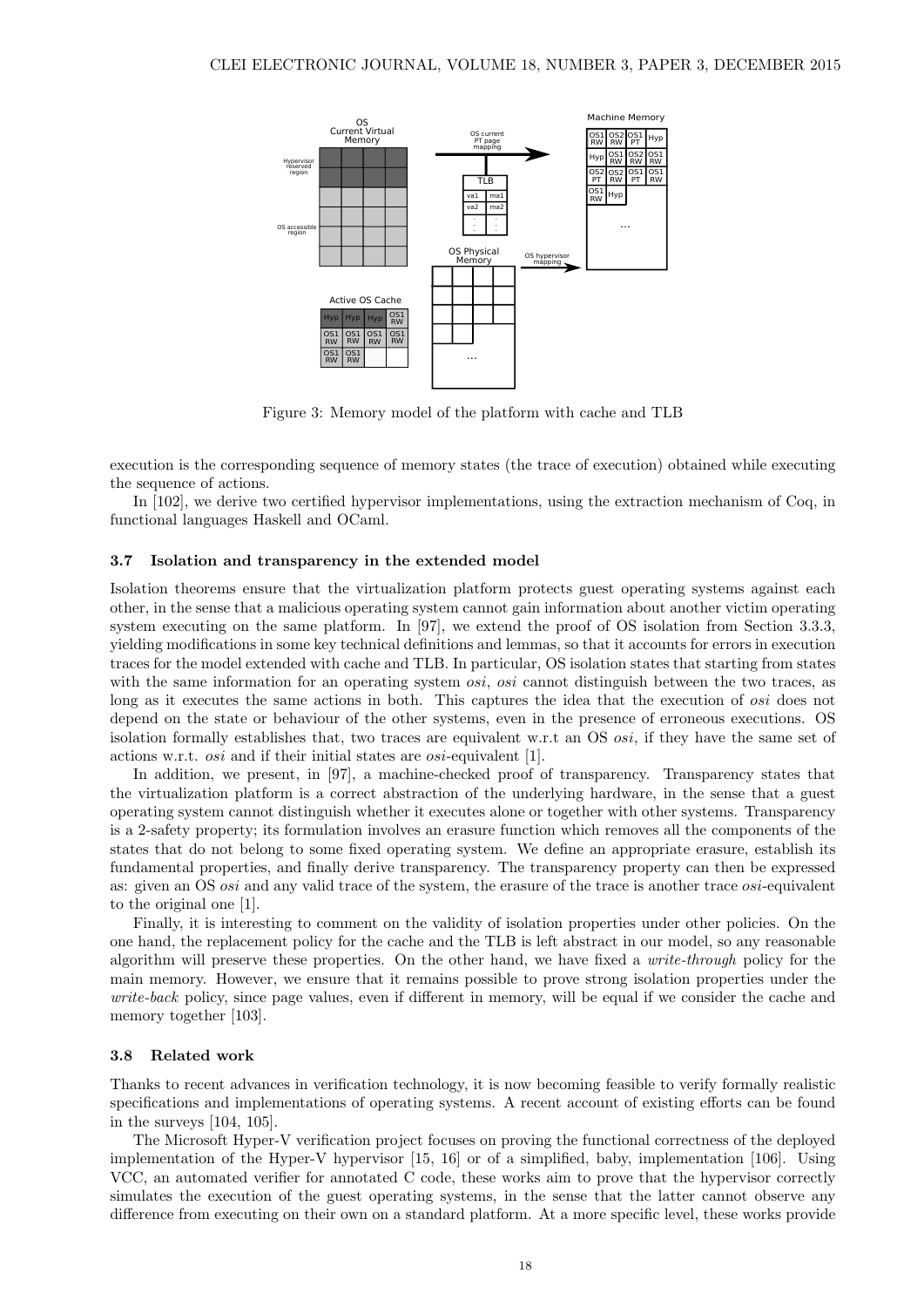a detailed account of many components that are not considered in our work, including page tables [107] and devices [108].

The L4.verified project [17] focuses on proving that the functional correctness of an implementation of seL4, a microkernel whose main application is as a hypervisor running paravirtualized Linux. The implementation consists of approximately 9kLOC of C and 600 lines of assembler, and has been shown to be a valid refinement of a very detailed abstract model that considers for example page tables and I/O devices. Subsequent machine-checked developments prove that seL4 enforces integrity, authority confinement [32] and intransitive non-interference [109, 33]. The formalization does not model cache.

Recently, the Verve project [110] has initiated the development of a new operating system whose type safety and memory safety has been verified using a combination of type systems and Hoare logic. Outside these projects, several projects have implemented small hypervisors, to reduce the Trusted Computing Base, or with formal verification in mind [111], but we are not aware of any completed proof of functional correctness or security.

Our work is also related to formal verification of isolation properties for separation kernels. Earlier works on separation kernels [112, 113, 114] formalize a simpler model where memory is partitioned a priori. In contrast, our model allows the partition to evolve and comprises three types of addressing modes and is close to those of virtualization platforms, where memory requested by the OSs is dynamicaly allocated from a common memory pool. Dealing with this kind of memory management adds significant complications in isolation proofs.

Our work is also inspired by earlier efforts to prove isolation for smartcard platforms. Andronick, Chetali and Ly [115] use the Coq proof assistant to establish that the JavaCard firewall mechanism ensures isolation properties between contexts—sets of applications that trust each other. Oheimb and co-workers [34, 98] independently verify isolation properties for Infineon SLE 88 using the Isabelle proof assistant. In particular, their work formalizes a notion of non-influence that is closely related to our isolation properties.

Moving away from OS verification, many works have addressed the problem of relating inductively defined relations and executable functions, in particular in the context of programming language semantics. For instance, Tollitte et al [116] show how to extract a functional implementation from an inductive specification in the Coq proof assistant. Similar approaches exist for Isabelle, see e.g. [117]. Earlier, alternative approaches such as [118, 119] aim to provide reasoning principles for executable specifications.

#### 3.9 Summary and future work

We have presented a formalization of an idealized model of a hypervisor —initially introduced in [96]— and established within this model important security properties that are expected from virtualization platforms. In particular, our verification effort showed that the model is adequate to reason about safety properties (read and write isolation), 2-safety properties (OS isolation), and liveness properties (availability). The basic formal development is about 20kLOC of Coq, including proofs, and forms a suitable basis for reasoning about hypervisors.

Additionally, we have enhanced the idealized model of virtualization considered in [96] with an explicit treatment of errors, and showed that OS isolation is preserved in this setting. Moreover we have implemented an executable specification that realizes the axiomatic semantics used in [96], for the model extended with cache and TLB. Finally, we have proved that in our idealized model the virtualization platform is transparent for guest operating systems in the sense that they cannot tell whether they execute alone or together with other systems on the platform. The formal development for this extension is about 15 kLOC of Coq, where 8k correspond to the verified executable specification and 7k to the proofs on the extended model with errors.

There are several directions for future work: one immediate direction is to complete our formalization with a proof of correctness of the hypervisor, as in the Hyper-V verification project. We also intend to enrich our model with devices and interrupts, and to give sufficient conditions for isolation properties to remain valid in this extended setting. Another immediate direction is to prove availability properties on an implementation of the hypervisor. Additionally, we intend to implement and analyze alternative executable semantics for different models of cache and policies. Finally, it is of interest to understand how to adapt our models to other virtualization paradigms such as full virtualization and microvisors. Some advances in these lines were published in [100, 103].

# 4 A formal specification of the DNSSEC model

# 4.1 DNS and DNSSEC

The Domain Name System (DNS) [35, 36] constitutes a distributed database that provides support to a wide variety of network applications. The database is indexed by domain names. A domain name represents a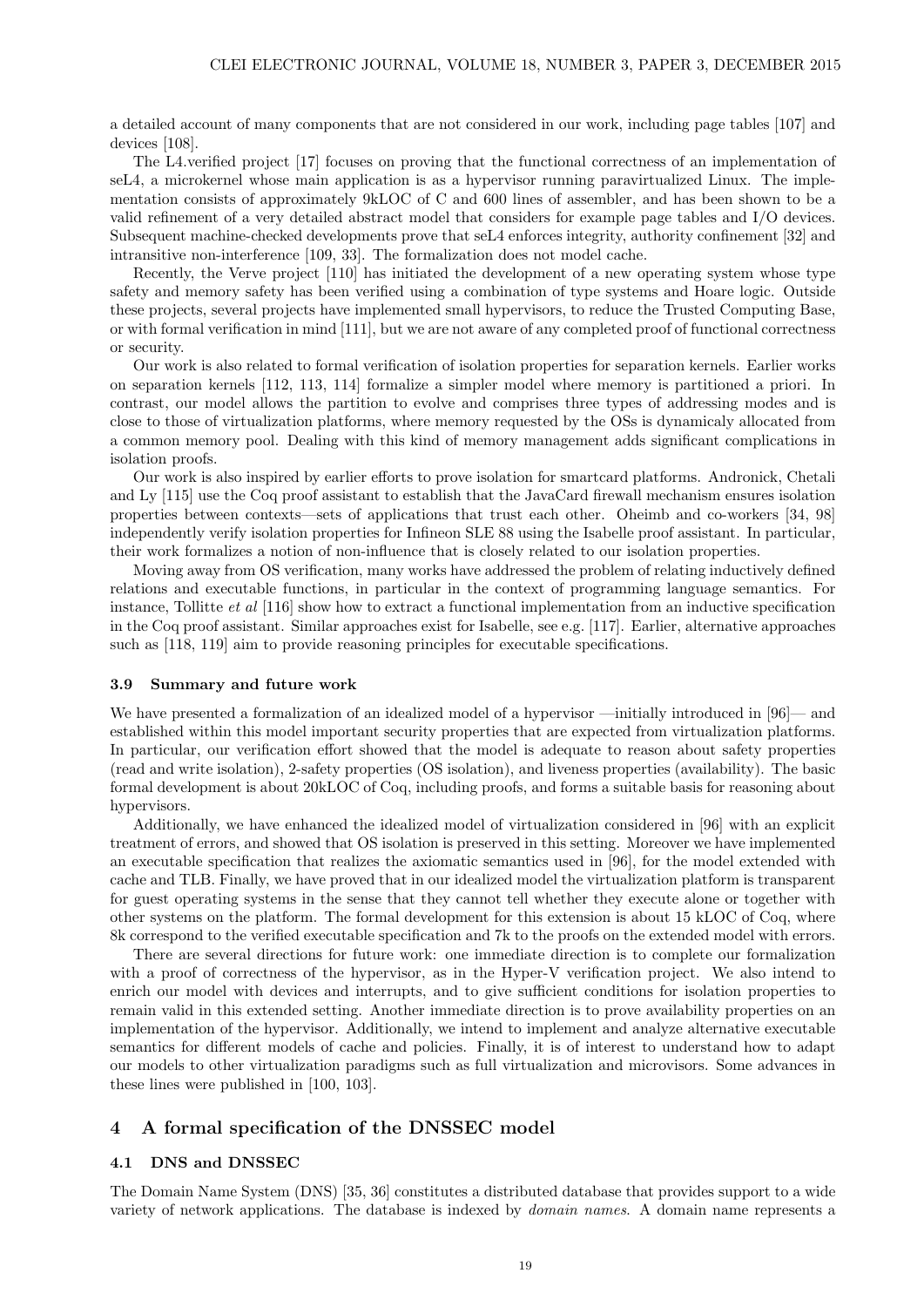path in a hierarchical tree structure, which in turn constitutes a domain name space. Each node of this tree is assigned a label, thus, a domain name is built as a sequence of labels separated by a dot, from a particular node up to the root of the tree. A distinguishing feature of the design of DNS is that the administration of the system can be distributed among several (authoritative) name servers. A zone is a contiguous part of the domain name space that is managed by a set of authoritative name servers. Then, distribution is achieved by delegating part of a zone administration to a set of delegated sub-zones. DNS is a widely used scalable system, but it was not conceived with security concerns in mind, as it was designed to be a public database with no intentions to restrict access to information. Nowadays, a large amount of distributed applications make use of domain names. Confidence on the working of those aplications depends critically on the use of trusted data: fake information inside the system has been shown to lead to unexpected and potentially dangerous problems. Already in the early 90's serious security flaws were discovered by Bellovin and eventually reported in [37]. Different types of security issues concerning the working of DNS have been discussed in the literature [38, 37, 39, 40, 41, 42]. Identified vulnerabilities of DNS make it possible to launch different kinds of attacks, such as *cache poisoning* [45, 46].

DNSSEC [47, 48, 49] is a suite of Internet Engineering Task Force (IETF) specifications for securing information provided by DNS. More specifically, this suite specifies a set of extensions to DNS which are oriented to provide mechanisms that support authentication and integrity of DNS data but not its availability or confidentiality. In particular, the security extensions were designed to protect resolvers from forged DNS data, such as the one generated by DNS cache poisoning, by digitally signing DNS data using public-key cryptography. The keys used to sign the information are authenticated via a chain of trust, starting with a set of verified public keys that belong to the DNS root zone, which is the trusted third party.

## 4.2 A primer on the vulnerabilities of DNS

In this section we provide some background on DNS, its vulnerabilities and the security extensions specified in DNSSEC.

The administration of DNS can be distributed among several (authoritative) name servers. DNS defines two types of server: Nameservers, which are authoritative servers that manage data of a contiguous part of the domain name space and where the master files reside. For redundancy sake, primary and secondary nameservers are provided for each zone; and Resolvers, which are standard programs used to interact with the nameservers to extract information in response to client requests. The process of obtaining information from DNS is called name resolution. Each server is initialized with the contact information of some authoritative servers of the root zone. Moreover, the root servers know how to contact the authoritative name servers of second level (e.g. the domains com, net, edu). Second level servers know the information of third level servers, and so on. By these means, the requestor can proceed refining the sought response by walking the tree structure, contacting different servers and getting "closer" to the answer after each referral. Servers store the results of previous queries in their caches in order to speed up the resolution process, but as the mapping of names evolves, cached data has a limited time of validity. Authoritative servers attach, for instance, a Time To Live atribute (TTL) to this stored data, indicating when it should be removed from the cache. For more details concerning the working of DNS we refer to [120, 35, 36].

In an early work, Cheung and Levitt [121] discuss security issues of DNS and provide formal basis to model and prove security mechanisms that can be added to the system to prevent two specific problems:

- Failure to authenticate DNS responses: The message authentication mechanism used by DNS is weak. DNS checks if a received response matches a previously asked query only by checking if the Id attached in the query's header matches with the Id of the pointed response. In this way, if an attacker can predict the used query Id and his answer reaches before the real one does (as if a name server receives multiple responses for its query, it uses the first one), it will be able to send a forged response.
- Cache poisoning attacks: An attacker can take advantage of the lack of authentication mechanisms to intentionally formulating misleading information, injecting bogus information into some server DNS cache. Having cached this information, the cheated DNS server is likely to get a Denial of Service (DoS), if the attacker sends a negative response that could actually be resolved; or in the worst case, the attacker can masquerade as a trusted entity, and then be able to intercept, analyze and intentionally corrupt the communication.

Cache poisoning attacks exploits a flaw in DNS, namely, the weak mechanisms used to ensure the authentication of data origin. As one of the goals of the DNS security extensions was to solve these vulnerabilities, we have put special focus in developing a formal specification that allows us to reason on the effectiveness of those extensions regarding impersonation and cache poisoning attacks.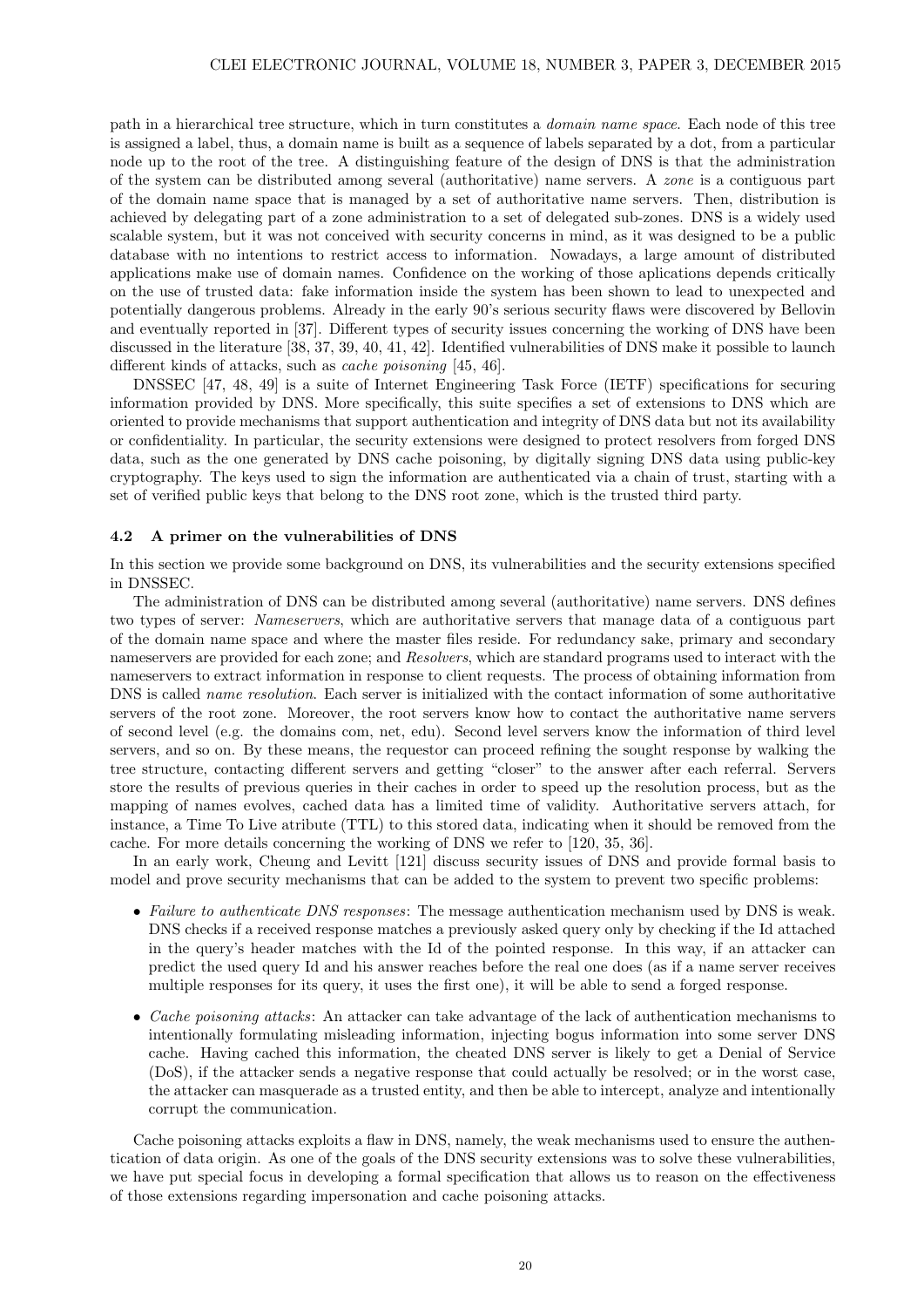The extensions introduced by DNSSEC to improve the security of DNS require the combined application of mechanisms that make it possible to: i) sign data, using public key cryptography, within zones; ii) generate a chain of trust along the DNSSEC tree; and iii) perform key exchange within parent-child zones, and regular key rollover routines. The security extensions provide origin authentication and integrity assurance services for DNS data, including mechanisms for public key distribution and authenticated denial of existence of DNS data. However, respecting the principle assumed in the design of DNS that all data in the system must be visible, DNSSEC is not designed to provide confidentiality [47]. The specification of the security extensions does not prevent the interaction of secure name servers and resolvers with non-secure ones. However, any communication that involves an unsecure server results in the loss of all DNSSEC security related capabilities. For this reason, in our model it is assumed that every server is security aware.

# 4.3 Formalization of the DNSSEC model

In [122, 1], we present a minimalistic specification of a DNSSEC model which provides the grounds needed to formally state and verify security properties concerning the chain of trust of the DNSSEC tree. The specification puts forward an abstract formulation of the behavior of the protocol and the corresponding security-related events, where security goals, such as the prevention of cache poisoning attacks, can be given a formal treatment. First, we define the set of states and a notion of valid state. Then we define the security-related events as state transformers and provide a formal definition of their execution. Finally, we present in the thesis [1] some of the verified properties. The full development is available for download at http://www.fing.edu.uy/inco/grupos/gsi/sources/dnssec.

# 4.3.1 States

To reason about the DNSSEC security system most details of the state may be abstracted. In the formal specification, states are modeled by a record type  $(State)$  with components to represent, in particular:

- the involved DNS servers;
- the set of publicly known trusted servers;
- the set of keys for every server;
- the delegations issued by each server;
- the fathers of a server:
- the authoritative view and the cache view of every server;
- the expected answers to the already performed queries and the corresponding pending submissions for each server.

In  $[122, 1]$ , we define also a notion of valid state (Valid) that captures essential security properties of the system, and more particularly of the DNSSEC specification provided by the "DNSSEC protocol document set", which refers to the three documents that form the core of the DNS security extensions: "DNS Security Introduction and Requirements" [47], "Resource Records for DNS Security Extensions" [48], and "Protocol Modifications for the DNS Security Extensions" [49].

# 4.3.2 Events

The working of the system is modelled in terms of the execution of events. An event (of type Event) is understood as an action that transforms the state of the system. We only show here a brief description of three distinguished events:

- Server\_ $ZSK\_rollover$  performs a rollover of the zone key of a given server;
- Receive\_Response receives a response from a given server; and
- $RR\_TimeOut$  indicates that the TTL of a given set of resource records that share the same domain name, type and class has expired.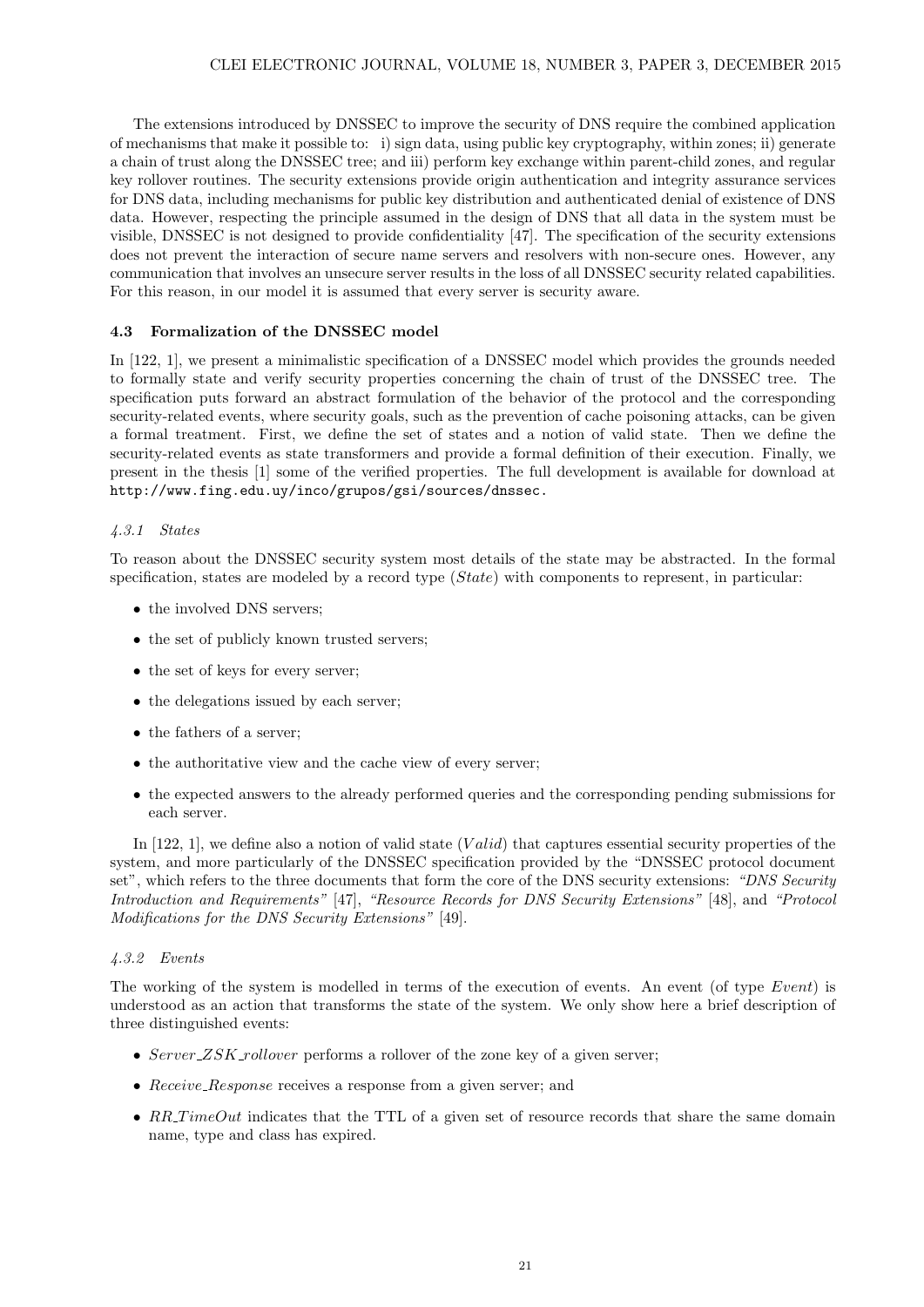The behavior of the events is specified by their pre- and postconditions. Executing an event  $e$  over a state s produces a new state s' and a corresponding answer r (denoted s  $\xrightarrow{e/ans} s'$ ), where the relation between the former state and the new one is given by the postcondition relationship *Post*.

$$
\frac{Pre \ s \ e \ \ \text{Post} \ s \ s' \ e}{s \cdot e/\mathsf{ok} \ s'}
$$
\n
$$
\rightarrow Pre \ s \ e \ \exists \ ec: ErrorCode, \ ErrorMsg \ s \ e \ ec \land ans = error \ ec
$$
\n
$$
s \cdot e/\mathsf{ans} \ s \ e/\mathsf{cons} \ s \ e \ ec \land ans = error \ ec
$$
\n
$$
s \cdot e/\mathsf{ans} \ s
$$

If the precondition  $Pre \, s \, e$  is satisfied, then the resulting state  $s'$  and the corresponding answer ans are the ones described by the relation exec pre. However, if  $Pre \, s \, e$  is not satisfied, then the state s remains unchanged and the system answer is the error message determined by a relation  $ErrorMsq$ , involving error codes (of type ErrorCode) [122, 1].

## 4.3.3 Verification of security properties

In [1], we discuss two relevant properties of the model that have been formally stated and verified. We first concentrate on the proof that one-step execution preserves the validity of states: for any  $s s'$ : State, ans: Answer and  $e: Event$ , if Valid s and s  $\frac{e/ans}{\longrightarrow} s'$  hold, then Valid s' also holds.

We show that the notion of valid state embodies necessary conditions to prove the objective security properties. Then, we show formally that to have this invariance result is not enough to ensure consistency of the chain of trust. In particular, the instantiation of proposition that states the invariance of valid state to the case in which the executed event is Receive Response reflects the (informal) security requirement that no man-in-the-middle can masquerade as a trusted entity in order to provide answers with fake resource records. By proving the correct execution of this event, we are providing (formally verified) evidence that if a classical DNS attacker sends a malicious resource record to a secure server that record shall be discarded as it will not be verified by its corresponding signature, which, in turn, has been created by its father within the chain of trust. This is clearly a security improvement regarding DNS, because the reception mechanism of this system is what makes it a potential victim of cache poisoning attacks.

# Compromising the chain of trust

It is important to notice that the conditions specified for a state of our model to be a valid one constitute an almost straightforward interpretation of the (security) recommendations laid down in relevant DNSSEC RFCs like, for instance, [47, 48, 49]. We can show, however, that despite the validity of states is preserved by execution this does not necessarily guarantee that the chain of trust remains valid. In particular, analyzing the conditions required for the rollover of a zone key, which in our model is specified as part of the semantics of the event *Server ZSK rollover*, we have detected a small inconsistency concerning the data of the system. Namely, for a resource record to be discarded from a view either authoritative or cache, it is only required that its corresponding TTL is recached. Now, a rollover of a zone key might be needed to be executed, for instance, in the case the server's zone is compromised, even if the TTL of the key has not expired. Consequently, every set of resource records that share the same domain name, type and class (RRset) within the zone must be signed to generate the new RRSIG records (signatures over RRsets made using private key). Therefore, every DNS server that contains these, just re-signed, records inside its cache view will become inconsistent. This issue could not be detected during the verification of the invariance of the event Server ZSK rollover because the specification of the DNSSEC protocol mandates for a resource record to be discarded from the zone file only in if its TTL has expired [122, 1].

#### 4.4 Summary and future work

We have developed an abstract model of DNS that incorporates the security extensions defined by the DNSSEC specification suite. We have established and proved the security properties required to be satisfied by the operational behaviour of an implementation of this version of DNS, which is specified in our model by an abstract state and the events that represent the working of the system. In particular, this result provides a formal means to assess the effectiveness of a (correct) deployment of the security requirements specified by DNSSEC to prevent cache poisoning attacks.

In addition to that, we have identified an exploitable vulnerability that, according to our understanding, emerges as a flaw of the specification in question. In particular, the conditions that must be verified in the case a rollover of a zone key must be performed, as specified in the RFC 4033 [47], do not suffice to ensure the validity of the chain of trust. We have sketched in [1] a formal proof that shows how the chain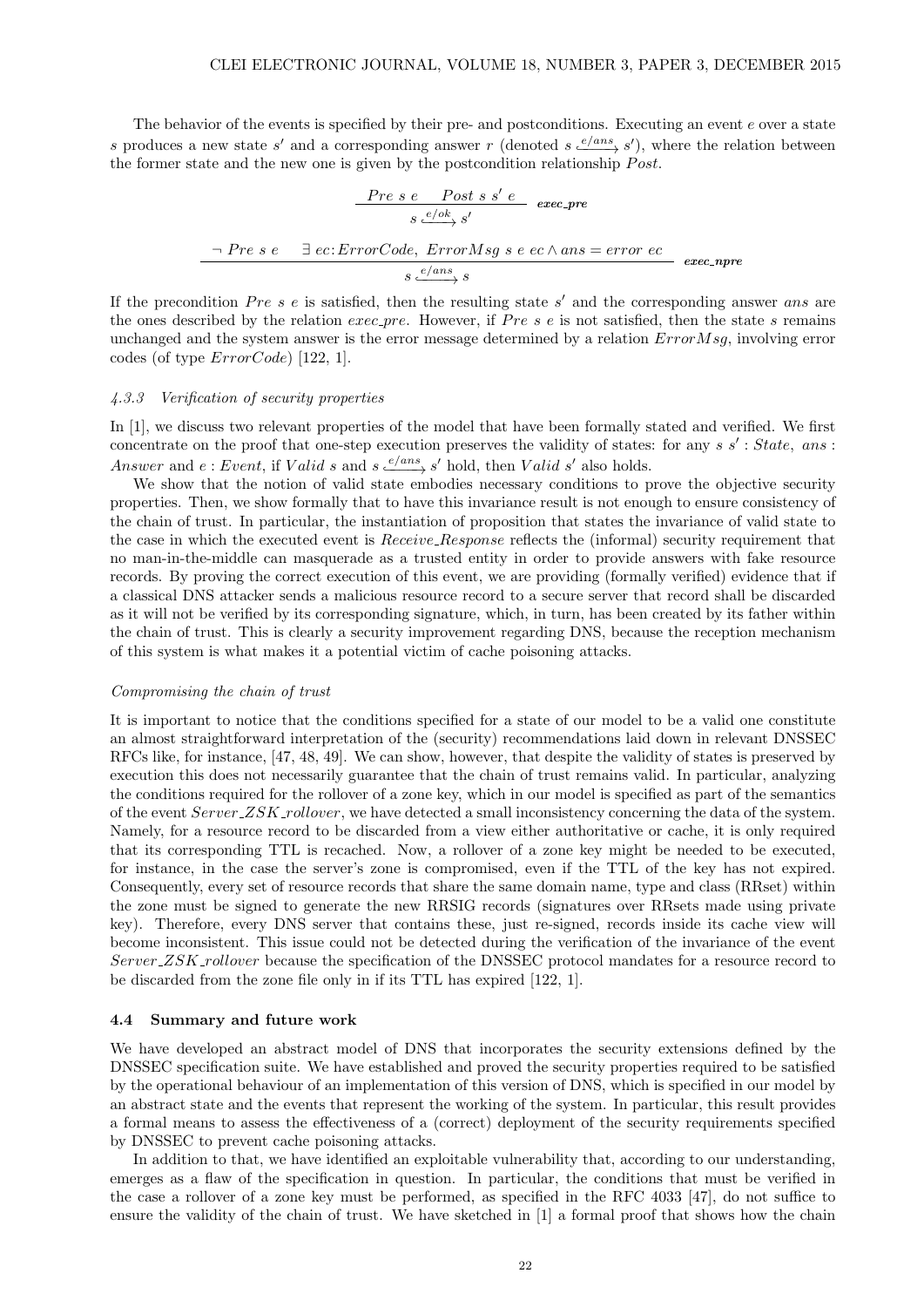of trust can be compromised if only the expiration time of a key is considered as the cause to perform the rollover procedure. This property is established as a lemma in the formalization available in http: //www.fing.edu.uy/inco/grupos/gsi/sources/dnssec.

The formal development is about 5kLOC of Coq, and forms a suitable basis for reasoning about DNSSEC. There are several directions for future work. One immediate direction is to extend our specification and to establish results concerning the impact of introducing resource records of type NSEC. An NSEC record points to the next valid name in the zone file and is used to provide proof of non-existence of names within a zone. Through repeated queries that return NSEC records it is possible to retrieve all of the names in the zone, a process commonly called walking the zone. This side effect of the NSEC architecture subverts policies frequently implemented by zone owners which forbid zone transfers by arbitrary clients. We see as an interesting and challenging task to specify ways of preventing zone walking by constructing NSEC records that cover fewer names [123].

# 5 Conclusion

The increasingly important role of critical components in software systems make them a prime target for formal verification. Indeed, several projects have set out to formally verify the correctness of critical system implementations. Reasoning about implementations provides the ultimate guarantee that deployed critical systems provide the expected properties. There are however significant hurdles with this approach, especially if one focuses on proving security properties rather than functional correctness. Thus, there is a need for complementary approaches where verification is performed on idealized models that abstract away from the specifics of any particular implementation, and yet provide a realistic setting in which to explore the security issues that pertain to the realm of those critical systems.

Our work shows that it is feasible to formally analyze models of safety-critical applications, using specifications based on state machines, and is part of a trend to build and analyze realistic models of mobile devices, operating systems, hypervisors, and other kinds of complex critical systems. The Coq proof assistant is a useful tool when sophisticated algorithms and specifications are involved and also as a general framework to design special platforms for the verification of critical systems.

In this paper we present independent formalizations for the considered applications. Future work is to develop a framework in Coq (a Coq library) to specify and reason about state machines, that allow represent complex critical systems.

## References

- [1] C. Luna, "Formal analysis of security models for mobile devices, virtualization platforms, and domain name systems," Ph.D. dissertation, PEDECIBA Informática (TR 14-11), Facultad de Ingeniería, Universidad de la República, Uruguay, 2014, available: http://www.fing.edu.uy/inco/pedeciba/bibliote/ tesis/tesisd-luna.pdf.
- [2] R. Housley, W. Ford, W. Polk, and D. Solo, "Internet X.509 Public Key Infrastructure Certificate and CRL Profile," United States, 1999. [Online]. Available: http://portal.acm.org/citation.cfm?id= RFC2459
- [3] D. Gollmann, *Computer Security (3. ed.)*. Wiley, 2011.
- [4] J. Mclean, "Security models," in Encyclopedia of Software Engineering. Wiley and Sons, 1994.
- [5] F. B. Schneider, "Enforceable security policies," ACM Trans. Inf. Syst. Secur., vol. 3, no. 1, pp. 30–50, Feb. 2000. [Online]. Available: http://doi.acm.org/10.1145/353323.353382
- [6] J. P. Anderson, "Computer Security technology planning study," Deputy for Command and Management System, USA, Tech. Rep., 1972. [Online]. Available: http://csrc.nist.gov/publications/ history/ande72.pdf
- [7] D. E. Bell and L. J. LaPadula, "Secure computer systems: Mathematical foundations," MITRE Corp., Bedford, MA, Tech. Rep. MTR-2547, Vol. 1, 1973.
- [8] Department of Defense Trusted Computer System Evaluation Criteria, Department of Defense, Dec. 1985, dOD 5200.28-STD (supersedes CSC-STD-001-83).
- [9] Common Criteria for Information Technology Security Evaluation, Part 1: Introduction and General Model, Version 3.1., CCMB-2012, Sep. 2012.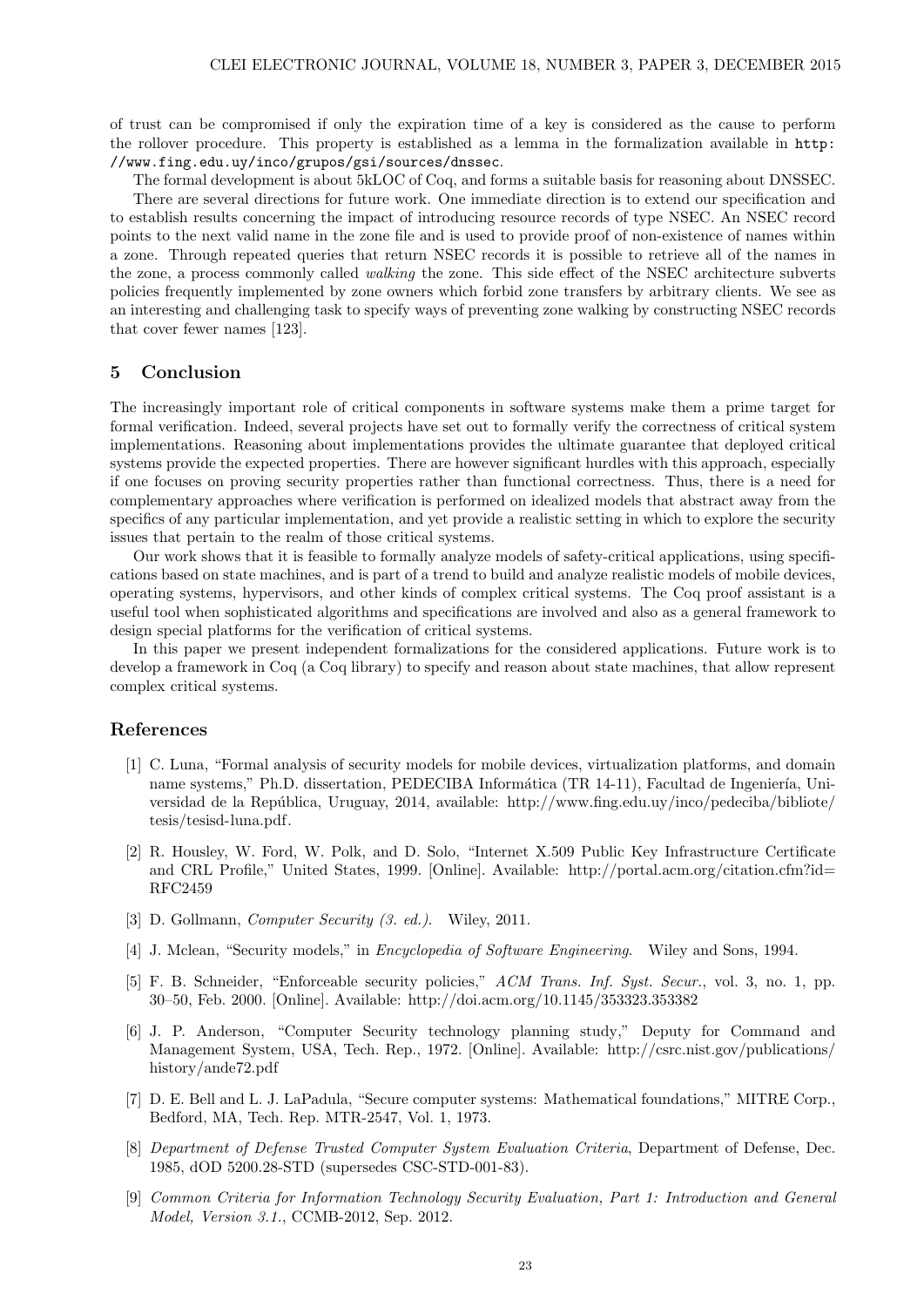- [10] B. Chetali and Q.-H. Nguyen, "About the world-first smart card certificate with eal7 formal assurances," Slides 9th ICCC, Jeju, Korea, Sep. 2008, available: www.commoncriteriaportal.org/iccc/9iccc/ pdf/B2404.pdf.
- [11] G. Betarte, E. Giménez, C. Loiseaux, and B. Chetali, "FORMAVIE: Formal Modeling and Verification of the Java Card 2.1.1 Security Architecture," in Proceedings of eSmart'02, 2002.
- [12] J. Andronick, "Modélisation et Vérification Formelles de Systèmes Embarqués dans les Cartes à Microprocesseur – Plate-Forme Java Card et Système d'Exploitation," Ph.D. dissertation, Université Paris-Sud, 2006.
- [13] The Coq Development Team, The Coq Proof Assistant Reference Manual Version V8.4, 2012. [Online]. Available: coq.inria.fr
- [14] Y. Bertot and P. Castéran, Interactive Theorem Proving and Program Development. Coq'Art: The Calculus of Inductive Constructions, ser. Texts in Theoretical Computer Science. Springer-Verlag, 2004. [Online]. Available: www.labri.fr/publications/l3a/2004/BC04
- [15] E. Cohen, "Validating the microsoft hypervisor," in FM '06, ser. LNCS, J. Misra, T. Nipkow, and E. Sekerinski, Eds. Springer, 2006, vol. 4085, pp. 81–81. [Online]. Available: http: //dx.doi.org/10.1007/11813040 6
- [16] D. Leinenbach and T. Santen, "Verifying the microsoft hyper-v hypervisor with vcc," in FM 2009, ser. LNCS, A. Cavalcanti and D. Dams, Eds., vol. 5850. Springer, 2009, pp. 806–809.
- [17] G. Klein, J. Andronick, K. Elphinstone, G. Heiser, D. Cock, P. Derrin, D. Elkaduwe, K. Engelhardt, R. Kolanski, M. Norrish, T. Sewell, H. Tuch, and S. Winwood, "seL4: Formal verification of an OS kernel," Communications of the ACM (CACM), vol. 53, no. 6, pp. 107–115, Jun. 2010.
- [18] T. Terauchi and A. Aiken, "Secure information flow as a safety problem," in Proceedings of SAS'05, ser. Lecture Notes in Computer Science, C. Hankin and I. Siveroni, Eds., vol. 3672. Springer-Verlag, 2005, pp. 352–367.
- [19] M. R. Clarkson and F. B. Schneider, "Hyperproperties," Journal of Computer Security, vol. 18, no. 6, pp. 1157–1210, 2010.
- [20] Java Platform Micro Edition., Sun Microsystems, Inc., Last accessed: March 2013, available: //java. sun.com/javame/index.jsp.
- [21] JSR 139 Expert Group, Connected Limited Device Configuration. Version 1.1., Sun Microsystems, Inc. and Motorola, Inc., 2003.
- [22] JSR 37 Expert Group, "Mobile information device profile for java 2 micro edition. version 1.0," Sun Microsystems, Inc., Tech. Rep., 2000.
- [23] JSR 118 Expert Group, "Mobile information device profile for java 2 micro edition. version 2.0," Sun Microsystems, Inc. and Motorola, Inc., Tech. Rep., 2002.
- [24] JSR 271 Expert Group, "Mobile information device profile for java micro edition. version 3.0," Motorola, Inc., Tech. Rep., 2009.
- [25] Android project, Open Handset Alliance, Last accessed: March 2013, available: //source.android.com/.
- [26] W. Enck, M. Ongtang, and P. McDaniel, "Understanding android security," IEEE Security and Privacy, vol. 7, pp. 50–57, 2009.
- [27] A. Shabtai, Y. Fledel, U. Kanonov, Y. Elovici, S. Dolev, and C. Glezer, "Google android: A comprehensive security assessment," IEEE Security and Privacy, vol. 8, no. 2, pp. 35-44, 2010.
- [28] D. S. Wallach and E. W. Felten, "Understanding java stack inspection," in Proceedings of the 1998 IEEE Symposium on Security and Privacy, 1998, pp. 52–63.
- [29] F. Besson, G. Dufay, and T. Jensen, "A formal model of access control for mobile interactive devices," in 11th European Symposium on Research in Computer Security (ESORICS'06), LNCS 4189, 2006, pp. 110–126.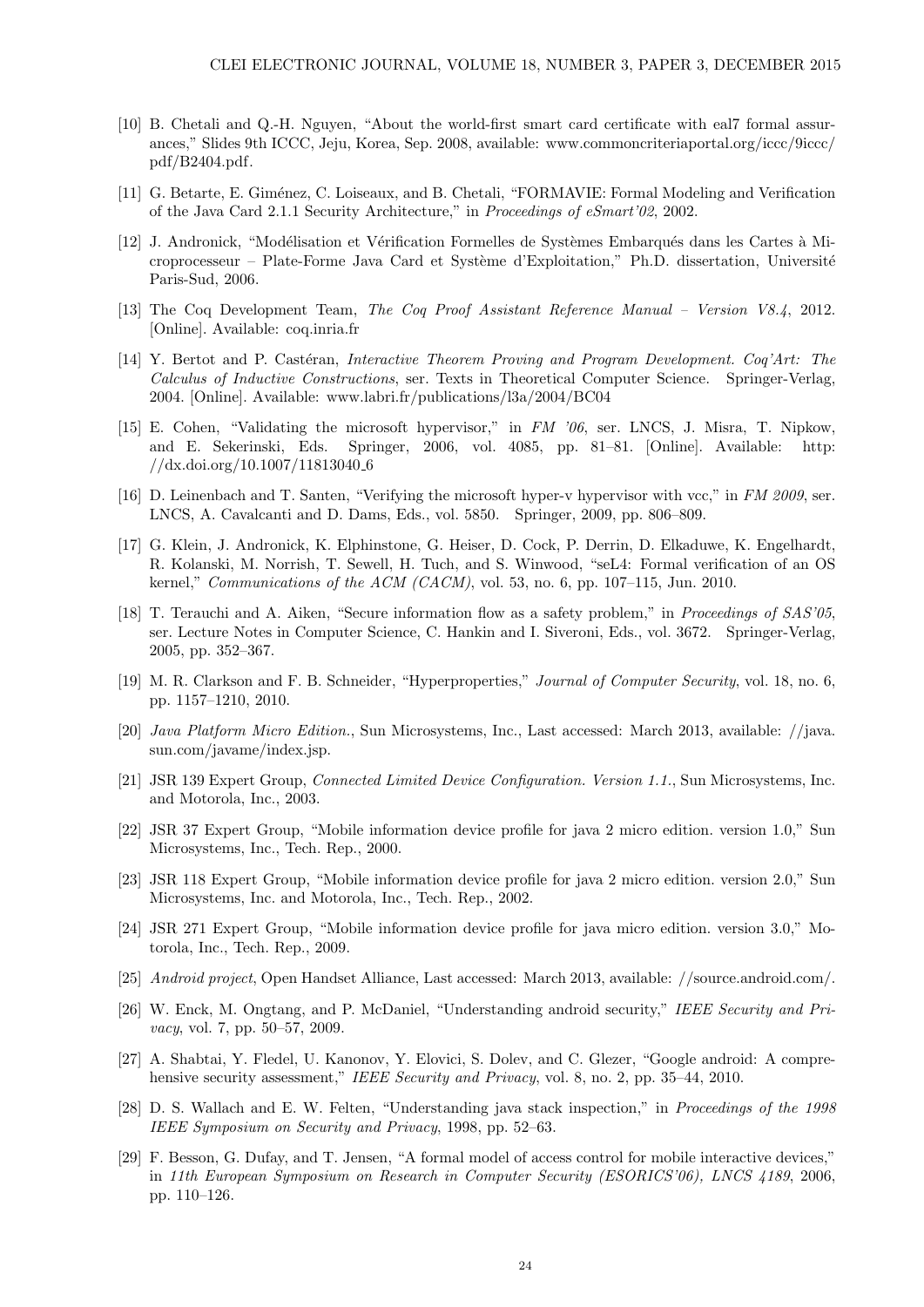- [30] T. Garfinkel and A. Warfield, "What virtualization can do for security," ;login: The USENIX Magazine, vol. 32, Dec. 2007.
- [31] E. Cohen, W. J. Paul, and S. Schmaltz, "Theory of multi core hypervisor verification," in SOFSEM, ser. Lecture Notes in Computer Science, P. van Emde Boas, F. C. A. Groen, G. F. Italiano, J. R. Nawrocki, and H. Sack, Eds., vol. 7741. Springer, 2013, pp. 1–27.
- [32] T. Sewell, S. Winwood, P. Gammie, T. Murray, J. Andronick, and G. Klein, "seL4 enforces integrity," in 2nd Conference on Interactive Theorem Proving, Nijmegen, The Netherlands, Aug 2011.
- [33] T. Murray, D. Matichuk, M. Brassil, P. Gammie, T. Bourke, S. Seefried, C. Lewis, X. G., and G. Klein, "sel4: from general purpose to a proof of information flow enforcement," in IEEE Symposium on Security and Privacy, 2013, pp. 415–429.
- [34] D. v. Oheimb, "Information flow control revisited: Noninfluence = Noninterference + Nonleakage," in Computer Security – ESORICS 2004, ser. LNCS, P. Samarati, P. Ryan, D. Gollmann, and R. Molva, Eds., vol. 3193. Springer, 2004, pp. 225–243.
- [35] P. Mockapetris, "Domain names concepts and facilities," RFC 1034 (Standard), Internet Engineering Task Force, Nov. 1987, updated by RFCs 1101, 1183, 1348, 1876, 1982, 2065, 2181, 2308, 2535, 4033, 4034, 4035, 4343, 4035, 4592, 5936. [Online]. Available: www.ietf.org/rfc/rfc1034.txt
- [36] ——, "Domain names implementation and specification," RFC 1035 (Standard), Internet Engineering Task Force, Nov. 1987, updated by RFCs 1101, 1183, 1348, 1876, 1982, 1995, 1996, 2065, 2136, 2181, 2137, 2308, 2535, 2845, 3425, 3658, 4033, 4034, 4035, 4343, 5936, 5966. [Online]. Available: http://www.ietf.org/rfc/rfc1035.txt
- [37] S. M. Bellovin, "Using the Domain Name System for System Break-ins," in Proceedings of the 5th conference on USENIX UNIX Security Symposium - Volume 5. Berkeley, CA, USA: USENIX Association, 1995, pp. 18–18. [Online]. Available: http://dl.acm.org/citation.cfm?id=1267591.1267609
- [38] ——, "Security problems in the tcp/ip protocol suite," SIGCOMM Comput. Commun. Rev., vol. 19, pp. 32–48, April 1989. [Online]. Available: http://doi.acm.org/10.1145/378444.378449
- [39] C. Cert/c. (2001) Cert advisory ca-2001-02 multiple vulnerabilities in bind. Available: http://www. cert.org/advisories/CA-2001-02.html.
- [40] E. Gavron, "RFC 1535: A security problem and proposed correction with widely deployed DNS software," Oct. 1993, status: INFORMATIONAL. [Online]. Available: ftp://ftp.internic.net/rfc/ rfc1535.txt,ftp://ftp.math.utah.edu/pub/rfc/rfc1535.txt
- [41] Purdue University. Dept. of Computer Sciences and Schuba, C.L., Addressing weaknesses in the domain name system protocol, ser. CSD-TR / Computer Sciences Department, Purdue University. Purdue University, Dept. of Computer Sciences, 1994, no. n.º 28. [Online]. Available: http://books.google.com/books?id=QDHDPgAACAAJ
- [42] P. Vixie, "Dns and bind security issues," in Proceedings of the 5th conference on USENIX UNIX Security Symposium - Volume 5. Berkeley, CA, USA: USENIX Association, 1995, pp. 19–19. [Online]. Available: http://dl.acm.org/citation.cfm?id=1267591.1267610
- [43] D. Davidowicz, "Domain Name System (DNS) Security," 1999, available: //compsec101.antibozo.net/ papers/dnssec/dnssec.html.
- [44] D. Atkins and R. Austein, "Threat analysis of the domain name system," in DNS. RFC 3833, Internet Engineering Task Force, 2004.
- [45] A. Herzberg and H. Shulman, "Security of patched dns," CoRR, vol. abs/1205.5190, 2012.
- [46] S. Son and V. Shmatikov, "The hitchhiker's guide to dns cache poisoning," in SecureComm, ser. Lecture Notes of the Institute for Computer Sciences, Social Informatics and Telecommunications Engineering, S. Jajodia and J. Zhou, Eds., vol. 50. Springer, 2010, pp. 466–483.
- [47] R. Arends, R. Austein, M. Larson, D. Massey, and S. Rose, "DNS Security Introduction and Requirements," RFC 4033 (Proposed Standard), Internet Engineering Task Force, Mar. 2005, updated by RFC 6014. [Online]. Available: http://www.ietf.org/rfc/rfc4033.txt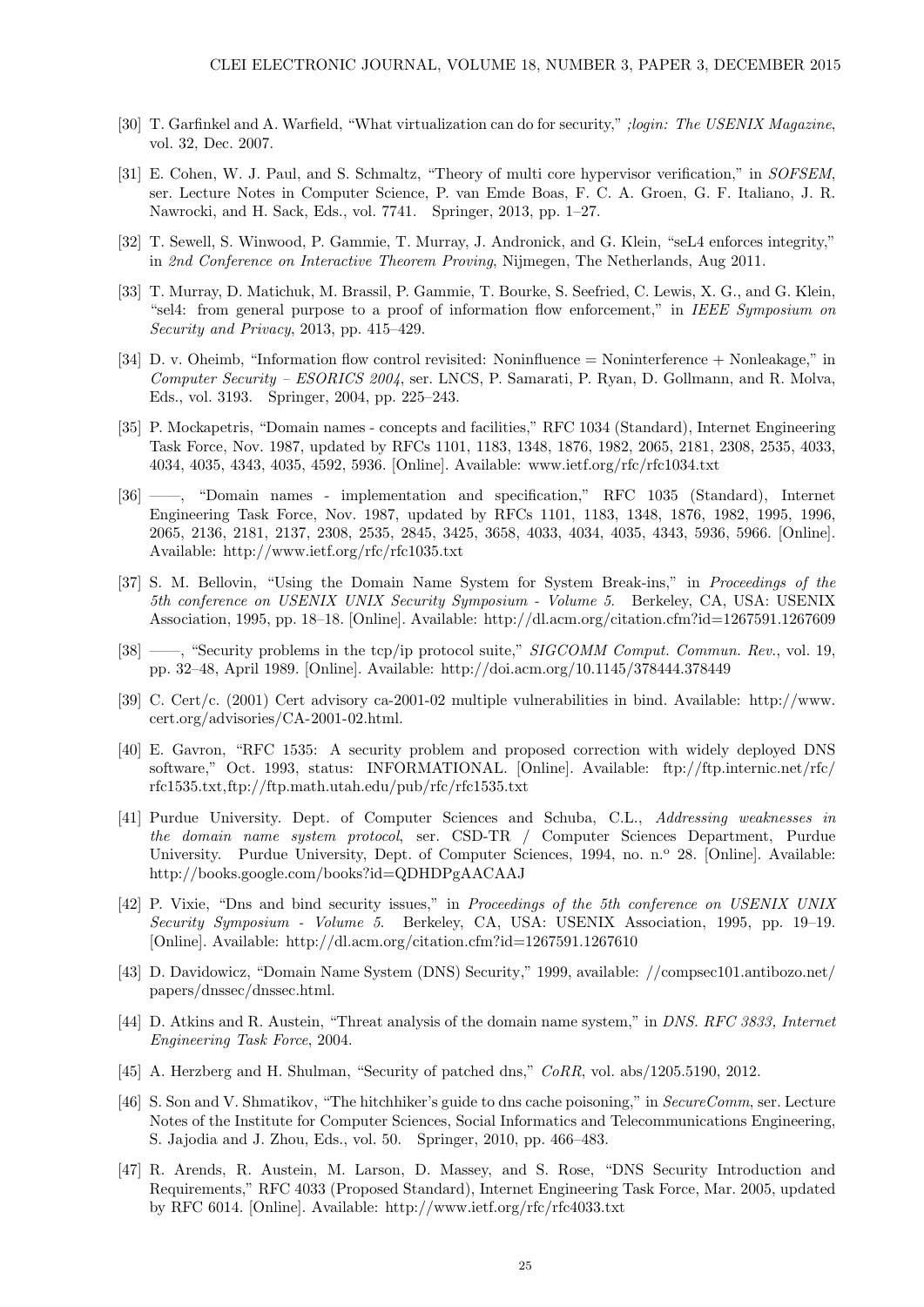- [48] ——, "Resource Records for the DNS Security Extensions," RFC 4034 (Proposed Standard), Internet Engineering Task Force, Mar. 2005, updated by RFCs 4470, 6014. [Online]. Available: http://www.ietf.org/rfc/rfc4034.txt
- [49] ——, "Protocol Modifications for the DNS Security Extensions," RFC 4035 (Proposed Standard), Internet Engineering Task Force, Mar. 2005, updated by RFCs 4470, 6014. [Online]. Available: http://www.ietf.org/rfc/rfc4035.txt
- [50] T. I. I. Foundation. (2011) .se top level domain. Available: www.iis.se/.
- [51] IANA. (2011) Interim trust-anchor repository. Available: //itar.iana.org/.
- [52] Internet Research Lab, UCLA CS Department. (2011) The secspider dnssec monitoring project. Available: //secspider.cs.ucla.edu/.
- [53] Nominet. (2011) Nominet dnssec testbed. Available: www.nominet.org.uk/registrars/DNSSEC/.
- [54] P.I.R. PIR, "Org Top Level Domain," 2011, available: www.iana.org/domains.
- [55] R. Arends, R. Bellgrim, A. Dalitz, J. A. Dickinson, J. Jansen, S. Lloyd, M. Mekking, S. Morris, R. Post, Y. Schaeffer, J. Schlyter, and P. Wallstrm. (Last accessed: April 2014) The opendnssec project. Available: www.test.org/doe/.
- [56] H. Yang, E. Osterweil, D. Massey, S. Lu, and L. Zhang, "Deploying cryptography in internet-scale systems: A case study on dnssec," IEEE Trans. Dependable Sec. Comput., vol. 8, no. 5, pp. 656–669, 2011.
- [57] P. Letouzey, "Programmation fonctionnelle certifiée l'extraction de programmes dans l'assistant Coq," Ph.D. dissertation, Université Paris-Sud, Jul. 2004.
- [58] X. Leroy, "Formal verification of a realistic compiler," Commun. ACM, vol. 52, pp. 107–115, Jul. 2009. [Online]. Available: http://doi.acm.org/10.1145/1538788.1538814
- [59] G. Barthe, B. Grégoire, and S. Zanella Béguelin, "Formal certification of code-based cryptographic proofs," SIGPLAN Not., vol. 44, no. 1, pp. 90–101, Jan. 2009. [Online]. Available: http://doi.acm.org/10.1145/1594834.1480894
- [60] T. Coquand and G. Huet, "The calculus of constructions," Inf. Comput., vol. 76, no. 2-3, pp. 95–120, Feb. 1988. [Online]. Available: http://dx.doi.org/10.1016/0890-5401(88)90005-3
- [61] C. Paulin-Mohring, "Inductive definitions in the system coq rules and properties," in 1st Int. Conf. on Typed Lambda Calculi and Applications, ser. LNCS, M. Bezem and J. F. Groote, Eds., vol. 664. Springer-Verlag, 1993, pp. 328–345.
- [62] S. Zanella Béguelin, G. Betarte, and C. Luna, "A formal specification of the MIDP 2.0 security model," in 4th International workshop on Formal Aspects in Security and Trust, FAST 2006, ser. Lecture Notes in Computer Science, vol. 4691. Springer, 2006, pp. 220–234.
- [63] R. Roushani Oskui, G. Betarte, and C. Luna, "A certified access controller for jme-midp 2.0 enabled mobile devices," in 2009 International Conference of the Chilean Computer Science Society, SCCC 2009. Los Alamitos, CA, USA: IEEE Computer Society, 2009, pp. 51–58.
- [64] G. Mazeikis, G. Betarte, and C. Luna, "Formal specification and analysis of the MIDP 3.0 security model," in 2009 International Conference of the Chilean Computer Science Society, SCCC 2009. Los Alamitos, CA, USA: IEEE Computer Society, 2009, pp. 59–66.
- [65] J. Crespo, G. Betarte, and C. Luna, "A framework for the analysis of access control models for interactive mobile devices," in Types for Proofs and Programs, International Conference, TYPES 2008, ser. Lecture Notes in Computer Science, vol. 5497. Springer, 2009, pp. 49–63.
- [66] R. Housley, W. Ford, W. Polk, and D. Solo, "Internet X.509 Public Key Infrastructure Certificate and CRL Profile," United States, 1999. [Online]. Available: http://portal.acm.org/citation.cfm?id= RFC2459
- [67] J. M. Spivey, The Z notation: a reference manual. Upper Saddle River, NJ, USA: Prentice-Hall, Inc., 1989.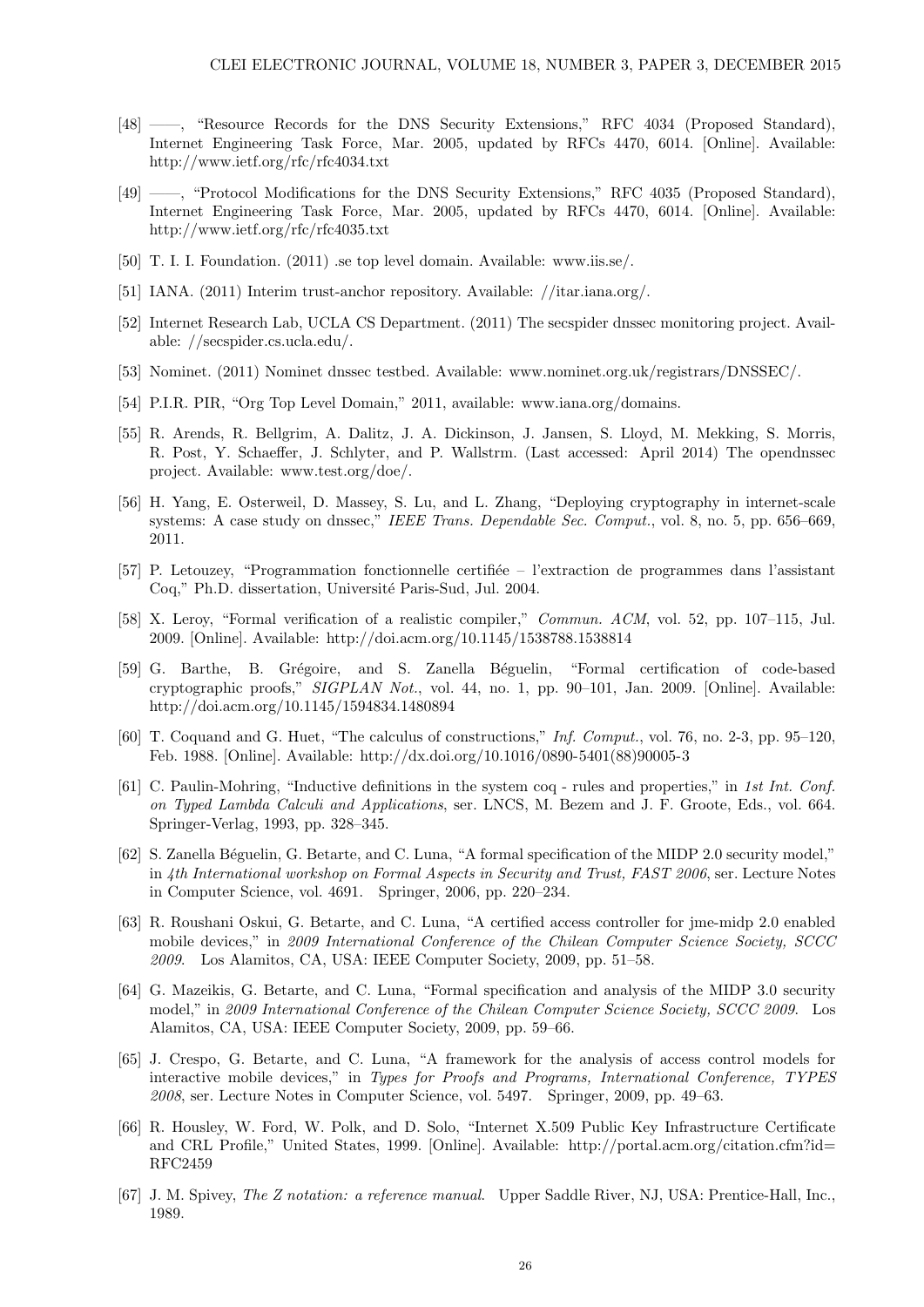- [68] R. J. Back and J. Wright, Refinement Calculus: A Systematic Introduction (Texts in Computer Science). Springer, April 1998.
- [69] C. Morgan, Programming from specifications. Upper Saddle River, NJ, USA: Prentice-Hall, Inc., 1990.
- [70] J. Forte, "Formalización del protocolo de comunicación entre aplicaciones para dispositivos móviles java," Master's thesis, FCEIA, Universidad Nacional de Rosario, Argentina, Oct. 2013.
- [71] C. Prince, "Análisis formal de la instalación de aplicaciones en midp 3.0," Master's thesis, FCEIA, Universidad Nacional de Rosario, Argentina, 2014.
- [72] T. Jensen, D. L. Métayer, and T. Thorn, "Verification of control flow based security properties," in Proc. of the 20th IEEE Symp. on Security and Privacy. New York: IEEE Computer Society, may 1999, pp. 89–103.
- [73] F. Besson, T. Jensen, D. Le Métaver, and T. Thorn, "Model checking security properties of control flow graphs," J. Comput. Secur., vol. 9, pp. 217–250, January 2001.
- [74] O. Kolsi, "Midp 2.0 security enhancements," in In Proceedings of the 37th Annual Hawaii International Conference on System Sciences (HICSS04) - Track 9 - Volume 9, 2004, pp. 287–294.
- [75] M. D. Mohamed, M. Saleh, C. Talhi, and S. Zhioua, "Security analysis of wireless java," in In Proceedings of the 3rd Annual Conference on Privacy, Security and Trust, PST05, 2005, pp. 1–11.
- [76] C. Fournet and A. D. Gordon, "Stack inspection: Theory and variants," ACM Trans. Program. Lang. Syst., vol. 25, pp. 360–399, May 2003.
- [77] B. mo Chang, "Static check analysis for java stack inspection," ACM SIGPLAN Notices, vol. 41, 2006.
- [78] F. Besson, G. Dufay, T. Jensen, and D. Pichardie, "Verifying resource access control on mobile interactive devices," J. Comput. Secur., vol. 18, pp. 971–998, September 2010.
- [79] W. Shin, S. Kiyomoto, K. Fukushima, and T. Tanaka, "A formal model to analyze the permission authorization and enforcement in the Android framework," in 2010 IEEE 2nd International Conference on Social Computing. Los Alamitos, CA, USA: IEEE Computer Society, 2010, pp. 944–951.
- [80] Android developers, Open Handset Alliance, Last accessed: April 2014, available: developer.android. com/index.html.
- [81] A. Chaudhuri, "Language-based security on android," in Proceedings of the ACM SIGPLAN Fourth Workshop on Programming Languages and Analysis for Security, ser. PLAS '09. New York, NY, USA: ACM, 2009, pp. 1–7.
- [82] A. Romano and C. Luna, "Descripción y análisis del modelo de seguridad de Android," PEDECIBA Informática, Technical Report RT 13-08, 2013. [Online]. Available: http: //www.fing.edu.uy/inco/pedeciba/bibliote/reptec/TR1308.pdf
- [83] G. Betarte, J. D. Campo, C. D. Luna, and A. Romano, "Verifying android's permission model," in Theoretical Aspects of Computing - ICTAC 2015 - 12th International Colloquium Cali, Colombia, October 29-31, 2015, Proceedings, ser. Lecture Notes in Computer Science, M. Leucker, C. Rueda, and F. D. Valencia, Eds., vol. 9399. Springer, 2015, pp. 485–504. [Online]. Available: http://dx.doi.org/10.1007/978-3-319-25150-9 28
- [84] A. Igarashi and N. Kobayashi, "Resource usage analysis," ACM Trans. Program. Lang. Syst., vol. 27, no. 2, pp. 264–313, 2005.
- [85] M. Bartoletti, P. Degano, and G. L. Ferrari, "History-based access control with local policies," in In Proceedings of FOSSACS 2005. Springer, 2005, pp. 316–332.
- [86] A. Chander, D. Espinosa, N. Islam, P. Lee, and G. C. Necula, "Enforcing resource bounds via static verification of dynamic checks," ACM Trans. Program. Lang. Syst., vol. 29, August 2007.
- [87] W. Shin, S. Kiyomoto, K. Fukushima, and T. Tanaka, "A formal model to analyze the permission authorization and enforcement in the android framework," in Proceedings of the 2010 IEEE Second International Conference on Social Computing, ser. SOCIALCOM '10. Washington, DC, USA: IEEE Computer Society, 2010, pp. 944–951. [Online]. Available: http://dx.doi.org/10.1109/SocialCom.2010.140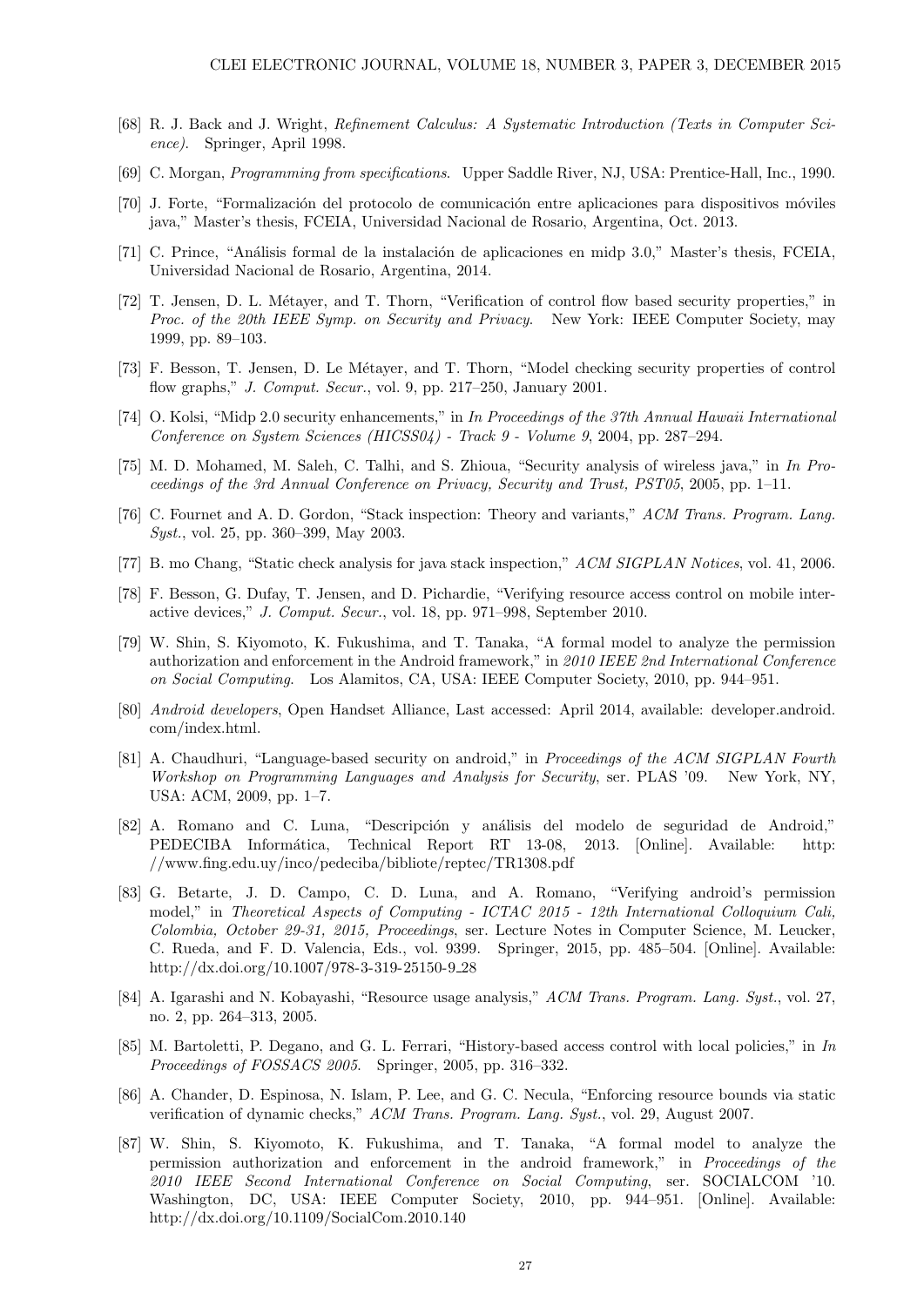- [88] M. J. May and K. Bhargavan, "Towards unified authorization for android," in Proceedings of the 5th International Conference on Engineering Secure Software and Systems, ser. ESSoS'13. Berlin, Heidelberg: Springer-Verlag, 2013, pp. 42–57. [Online]. Available: http: //dx.doi.org/10.1007/978-3-642-36563-8 4
- [89] E. Fragkaki, L. Bauer, L. Jia, and D. Swasey, "Modeling and enhancing android's permission system," in ESORICS, ser. Lecture Notes in Computer Science, S. Foresti, M. Yung, and F. Martinelli, Eds., vol. 7459. Springer, 2012, pp. 1–18.
- [90] A. P. Felt, E. Chin, S. Hanna, D. Song, and D. Wagner, "Android permissions demystified," in Proceedings of the 18th ACM Conference on Computer and Communications Security, ser. CCS '11. New York, NY, USA: ACM, 2011, pp. 627–638. [Online]. Available: http://doi.acm.org/10.1145/2046707.2046779
- [91] E. Chin, A. P. Felt, K. Greenwood, and D. Wagner, "Analyzing inter-application communication in android," in Proceedings of the 9th International Conference on Mobile Systems, Applications, and Services, ser. MobiSys '11. New York, NY, USA: ACM, 2011, pp. 239–252. [Online]. Available: http://doi.acm.org/10.1145/1999995.2000018
- [92] A. Armando, G. Costa, and A. Merlo, "Formal modeling and reasoning about the android security framework," in TGC'12: 7th International Symposium on Trustworthy Global Computing, ser. Lecture Notes in Computer Science, C. Palamidessi and M. Ryan, Eds., vol. 8191. Springer Berlin Heidelberg, 2013, pp. 64–81. [Online]. Available: http://www.ai-lab.it/armando/pub/tgc2012.pdf
- [93] A. Romano, "Descripción y análisis formal del modelo de seguridad de android," Master's thesis, Universidad Nacional de Rosario, Tech. Rep., 2014, available: www.fing.edu.uy/inco/grupos/gsi/index. php?page=proygrado&locale=es.
- [94] R. P. Goldberg, "Survey of virtual machine research," IEEE Computer Magazine, vol. 7, pp. 34–45, June 1974.
- [95] P. Barham, B. Dragovic, K. Fraser, S. Hand, T. Harris, A. Ho, R. Neugebauer, I. Pratt, and A. Warfield, "Xen and the art of virtualization," in SOSP '03: Proceedings of the nineteenth ACM symposium on Operating systems principles. New York, NY, USA: ACM Press, 2003, pp. 164–177.
- [96] G. Barthe, G. Betarte, J. Campo, and C. Luna, "Formally verifying isolation and availability in an idealized model of virtualization," in Formal Methods, ser. LNCS, M. Butler and W. Schulte, Eds., vol. 6664. Springer-Verlag, 2011.
- [97] G. Barthe, G. Betarte, J. D. Campo, J. M. Chimento, and C. Luna, "Formally Verified Implementation of an Idealized Model of Virtualization," in 19th International Conference on Types for Proofs and Programs (TYPES 2013), ser. Leibniz International Proceedings in Informatics (LIPIcs), R. Matthes and A. Schubert, Eds., vol. 26. Dagstuhl, Germany: Schloss Dagstuhl–Leibniz-Zentrum fuer Informatik, 2014, pp. 45–63. [Online]. Available: http://drops.dagstuhl.de/opus/volltexte/2014/4625
- [98] D. v. Oheimb, V. Lotz, and G. Walter, "Analyzing SLE 88 memory management security using Interacting State Machines," International Journal of Information Security, vol. 4, no. 3, pp. 155–171, 2005.
- [99] J. M. Rushby, "Noninterference, Transitivity, and Channel-Control Security Policies," SRI International, Tech. Rep. CSL-92-02, 1992.
- [100] G. Barthe, G. Betarte, J. Campo, and C. Luna, "Cache-Leakage Resilient OS Isolation in an Idealized Model of Virtualization," in IEEE 25th Computer Security Foundations Symposium (CSF), 2012, pp. 186–197.
- [101] J.-Y. Hwang, S.-B. Suh, S.-K. Heo, C.-J. Park, J.-M. Ryu, S.-Y. Park, and C.-R. Kim, "Xen on arm: System virtualization using xen hypervisor for arm-based secure mobile phones," in 5th IEEE Consumer and Communications Networking Conference, 2008.
- [102] The VirtualCert project, "Supporting Coq formalization," 2013, available: www.fing.edu.uy/inco/ grupos/gsi/proyectos/virtualcert.php.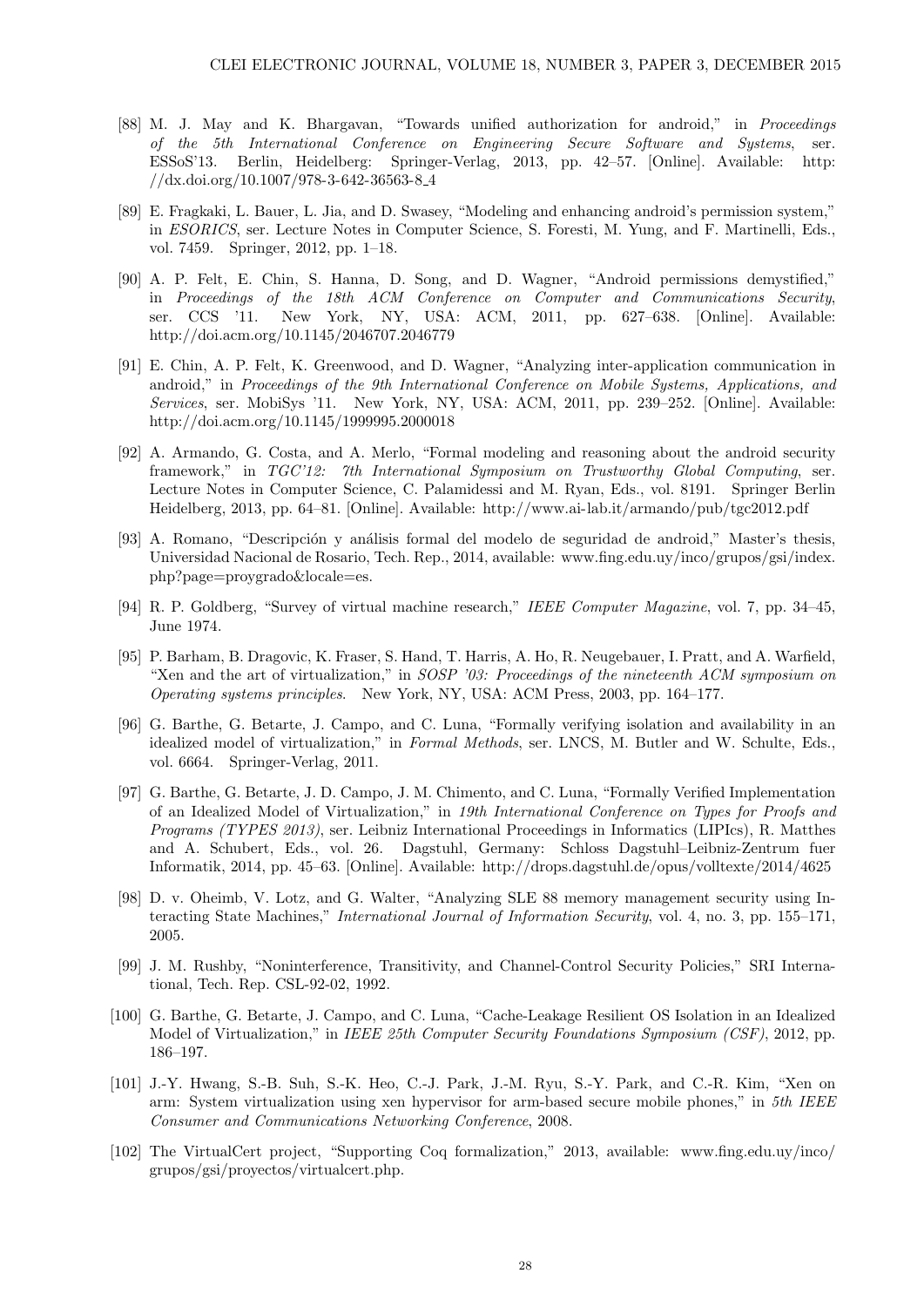- [103] G. Barthe, G. Betarte, J. Campo, C. Luna, and D. Pichardie, "System-level non-interference for constant-time cryptography," in Proceedings of the 2014 ACM SIGSAC Conference on Computer and Communications Security, ser. CCS '14. New York, NY, USA: ACM, 2014, pp. 1267–1279. [Online]. Available: http://doi.acm.org/10.1145/2660267.2660283
- [104] G. Klein, "Operating system verification an overview,"  $S\bar{a}dhan\bar{a}$ , vol. 34, no. 1, pp. 27–69, 2009.
- [105] Z. Shao, "Certified software," Commun. ACM, vol. 53, no. 12, pp. 56–66, 2010.
- [106] E. Alkassar, M. Hillebrand, W. Paul, and E. Petrova, "Automated verification of a small hypervisor," in Verified Software: Theories, Tools, Experiments, ser. LNCS, G. Leavens, P. OHearn, and S. Rajamani, Eds. Springer, 2010, vol. 6217, pp. 40–54. [Online]. Available: http://dx.doi.org/10.1007/978-3-642-15057-9 3
- [107] E. Alkassar, E. Cohen, M. Hillebrand, M. Kovalev, and W. Paul, "Verifying shadow page table algorithms," in Formal Methods in Computer-Aided Design, 10th International Conference (FMCAD'10), R. Bloem and N. Sharygina, Eds. Switzerland: IEEE CS, 2010.
- [108] E. Alkassar, W. Paul, A. Starostin, and A. Tsyban, "Pervasive verification of an os microkernel: Inline assembly, memory consumption, concurrent devices," in Third International Conference on Verified Software: Theories, Tools, and Experiments (VSTTE'10), ser. LNCS, vol. 6217. Edinburgh: Springer, 2010, pp. 71–85. [Online]. Available: http://www-wjp.cs.uni-saarland.de/publikationen/APST10.pdf
- [109] D. Elkaduwe, G. Klein, and K. Elphinstone, "Verified protection model of the sel4 microkernel," in Proceedings of the 2nd international conference on Verified Software: Theories, Tools, Experiments, ser. VSTTE '08. Springer, 2008, pp. 99–114. [Online]. Available: http://dx.doi.org/10.1007/978-3-540-87873-5 11
- [110] J. Yang and C. Hawblitzel, "Safe to the last instruction: automated verification of a type-safe operating system," Commun. ACM, vol. 54, no. 12, pp. 123–131, 2011.
- [111] H. Tews, T. Weber, E. Poll, and M. v. Eekelen, "Formal Nova interface specification," Radboud University Nijmegen, Tech. Rep. ICIS–R08011, May 2008, robin deliverable D12.
- [112] C. L. Heitmeyer, M. Archer, E. I. Leonard, and J. McLean, "Formal specification and verification of data separation in a separation kernel for an embedded system," in Proceedings of the 13th ACM conference on Computer and communications security, ser. CCS '06. NY, USA: ACM, 2006, pp. 346–355. [Online]. Available: http://doi.acm.org/10.1145/1180405.1180448
- [113] D. Greve, M. Wilding, and W. M. V. Eet, "A separation kernel formal security policy," in Proc. Fourth International Workshop on the ACL2 Theorem Prover and Its Applications, 2003.
- [114] W. Martin, P. White, F. Taylor, and A. Goldberg, "Formal construction of the mathematically analyzed separation kernel," in The Fifteenth IEEE International Conference on Automated Software Engineering, 2000.
- [115] J. Andronick, B. Chetali, and O. Ly, "Using Coq to Verify Java Card Applet Isolation Properties," in International Conference on Theorem Proving in Higher Order Logics (TPHOLs'03), ser. LNCS, D. A. Basin and B. Wolff, Eds., vol. 2758. Springer-Verlag, 2003, pp. 335–351.
- [116] P.-N. Tollitte, D. Delahaye, and C. Dubois, "Producing certified functional code from inductive specifications," in CPP, ser. LNCS, C. Hawblitzel and D. Miller, Eds., vol. 7679. Springer, 2012, pp. 76–91.
- [117] S. Berghofer, L. Bulwahn, and F. Haftmann, "Turning inductive into equational specifications," in TPHOLs, ser. LNCS, S. Berghofer, T. Nipkow, C. Urban, and M. Wenzel, Eds., vol. 5674. Springer, 2009, pp. 131–146.
- [118] A. Balaa and Y. Bertot, "Fix-point equations for well-founded recursion in type theory," in TPHOLs, ser. Lecture Notes in Computer Science, M. Aagaard and J. Harrison, Eds., vol. 1869. Springer, 2000, pp. 1–16.
- [119] G. Barthe, J. Forest, D. Pichardie, and V. Rusu, "Defining and reasoning about recursive functions: A practical tool for the coq proof assistant," in FLOPS, ser. LNCS, M. Hagiya and P. Wadler, Eds., vol. 3945. Springer, 2006, pp. 114–129.